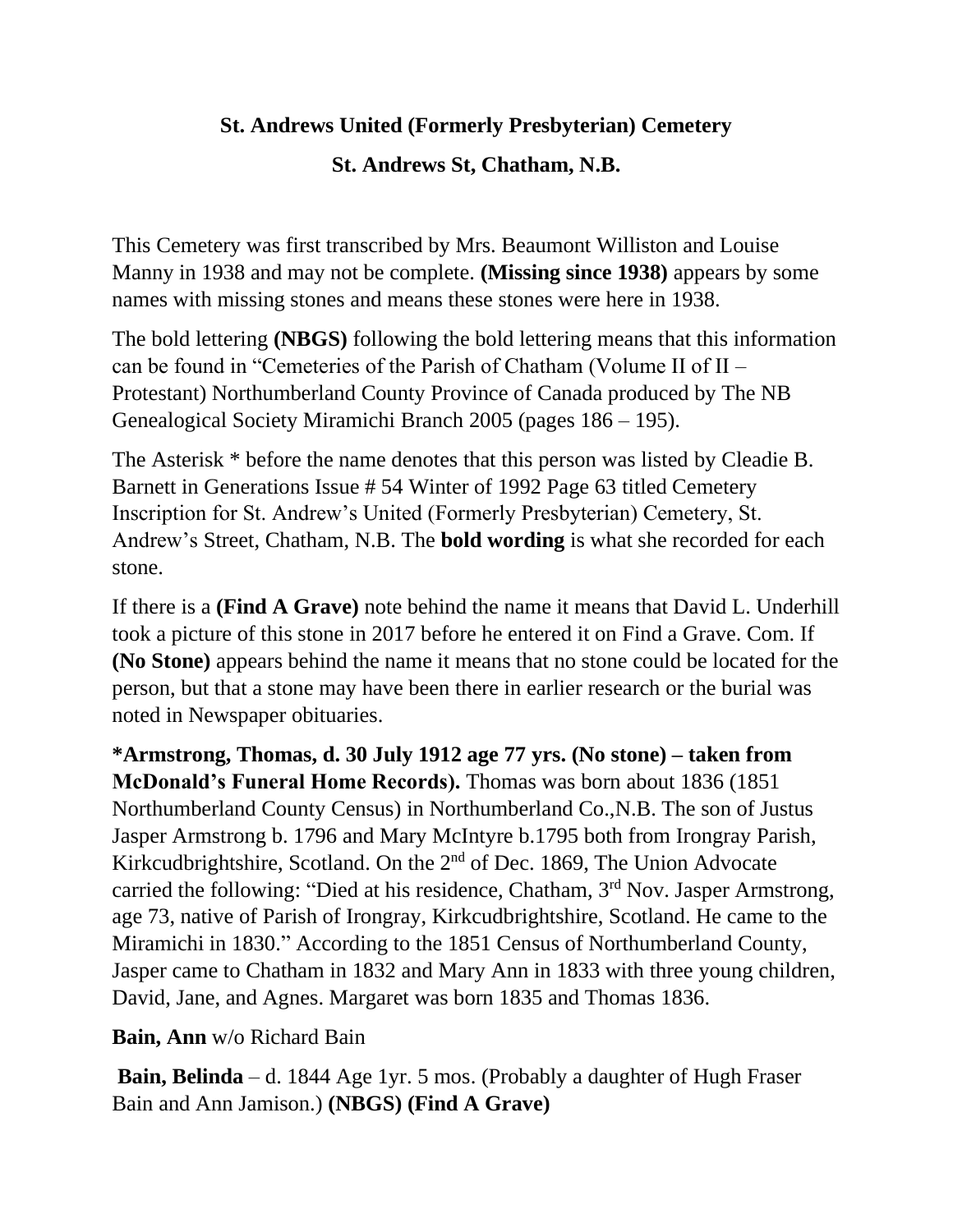**\*Bain, John d. 25 Mar. 1865 aged 28yrs; \*Robert Bain d. 2 Aug. 1883(1889) aged 42 yrs. (NBGS) (Find A Grave) On 17<sup>th</sup>. of April 1865, The Colonial** Farmer of Fredericton carried the following: "Died at Chatham (North. Co.) 25<sup>th</sup> March, John Bain, age 28." John Bain was a brother of Robert Bain and both were sons of Hugh Fraser Bain. Robert Bain was born 1847 in Chatham the son of Hugh Frazer Bain b. 1815 in Ayrshire, Scotland and Ann Jamison b. 1816, Scotland. According to Dictionary of Miramichi Biography by Willis Hamilton, Hugh Bain and Ann Jamison were married at Craigie by Kilmarnock, in Ayrshire, in 1842. On the 16th. of March 1861, The Gleaner and Northumberland Schediasma carried the following: "Died Chatham (North. Co.), Ann w/o Hugh Bain, Esq., age 45. Funeral Monday at 3 o'clock." Hugh Bain was a blacksmith, foundry and sawmill owner, and general merchant and a year after the death of Ann Jamison, he married Agnes Goodfellow. On the 17<sup>th</sup> Feb. 1870, The Union Advocate carried the following: "Died Chatham (North. Co.) Thursday 17<sup>th</sup>. Inst., Hugh Bain, Esq. age 50."" No Headstone has been found and they both may be buried in St. Andrews Cemetery. After his father's death, Robert operated the Bain store for a number of years. On the 9<sup>th</sup> of Aug. 1889, The Saint John Daily Telegraph carried the following obituary: "Robert Bain who for a number of years carried on a large general business in Chatham, Northumberland Co. N.B. died of consumption, Friday evening. In the neighboring county of Gloucester for many years he was extensively engaged in preserving and tinning of lobsters. Mr. Bain was unmarried, but leaves behind him one brother and two sisters. The funeral on Monday was largely attended. The internment was in St. Andrews burying Ground. – Chatham 'Advance'." (See also the 1851,1861,1871 Census of Chatham and [Dictionary of](https://archives.gnb.ca/Search/Hamilton/DMB/SearchResults.aspx?culture=en-CA&action=0&page=46)  [Miramichi Biography\)](https://archives.gnb.ca/Search/Hamilton/DMB/SearchResults.aspx?culture=en-CA&action=0&page=46).

**\*Bain, Maggie A, wife of George A. Bain, d. in Denver, Colorado, 9 Jan. 1883 aged 31 yrs.** Probably should have been George I. Wilson instead of George A. Bain as the following article in the Newcastle Union Advocate 24 Oct. 1877 reveals: "Married at the residence of Mrs. H. Bain, Thursday eve. 11<sup>th</sup>. Inst., by Rev. Wm. Wilson, George I. Wilson, merchant and Maggie Bain second daughter of the late Hugh Bain." There is also the fact that four years after Maggie's death in Colorado, the following article appears in the Newcastle Union Advocate: "Married at the residence of Robert Bain, Esquire, the bride's brother,  $7<sup>th</sup>$  June, by Rev. E.Wallace Waits, B.A., George I. Wilson and Miss Elizabeth Jamison Bain, all of Chatham. Elizabeth was Maggie's sister and they were both daughters of Hugh Bain and Ann Jamison.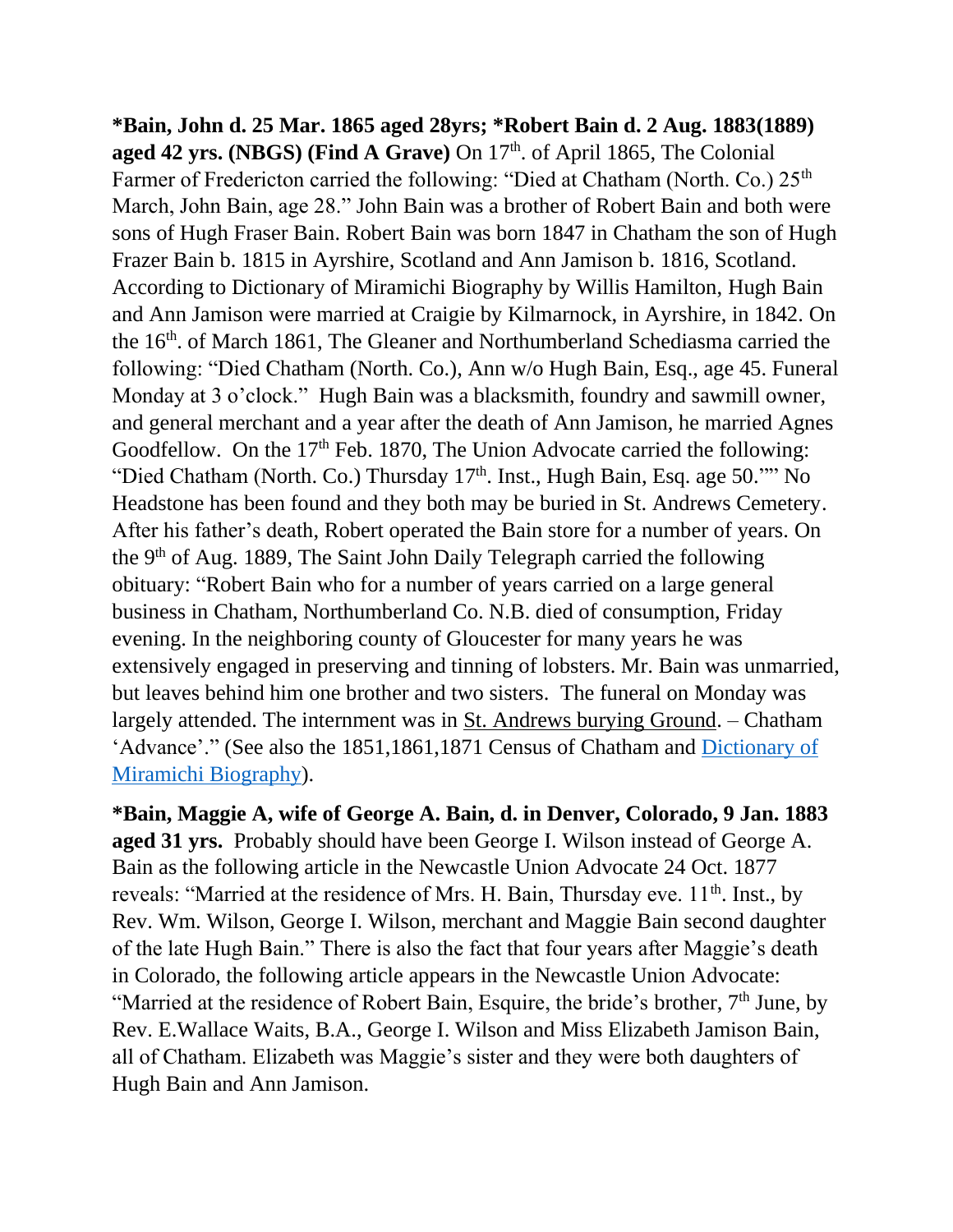**\*Beckwith, James. Esq., Acting Collector of Her Majesties Customs, d. 8 Dec. 1815 in the 35th .year of his age; also his infant daughter, \*Lydia, aged 3 weeks**. **(NBGS) (Find A Grave)** The following was taken from Dictionary of Miramichi Biography "James Beckwith, acting collector of customs, b. Cornwallis, N.S., 15 Feb. 1779, son of Asa Beckwith and Mary Morton; married Janet Kerr, of Parrsboro, N.S., a native of Ecclefechan, Scotland. He was acting collector of customs in Miramichi in 1814 and until his death a year later, at age thirty – six. There were four young sons and a daughter in the family. His wife died at Berwick, N.S., in 1852, leaving two sons."

**Bell, Thomas E. (1775-1820) (NBGS) (Find A Grave)** was the surgeon on board HMS Abergavenny in 1795, when he was 20 years of age. He served on this ship until 1797 and then for a year on HMS Tourterelle. He was listed as a half - pay officer in the naval service in 1801. Later he settled on the Miramichi as a Physician. It was said that he travelled constantly on horseback and by canoe to visit his patients, as far north as Miscou and as far south as Fredericton. Bell is thought to have been the only doctor on the river or in the north of the province until the arrival of Dr. Alexander Key in 1816.After he died in 1820, at age 45, a tombstone with a lengthy Latin inscription was erected to his memory in St. Andrew's Cemetery in Chatham. (See [Dictionary of Miramichi Biography\)](https://archives.gnb.ca/Search/Hamilton/DMB/SearchResults.aspx?culture=en-CA&action=0&page=73)

**\*Blair, Christian, wife of John McArthur of Sussex Vale, native of Perthshire, Scotland, died 18 Oct. 1843 aged 66 years**. **(NBGS) (Find A Grave)** On the 4th of November 1843 the N.B. Courier carried the following notice: "Died Chatham (North. Co.), 18 inst., Christiana McArthur w/o John McArthur late of Sussex Vale (King's Co.) left husband and five children."

**Blewett, George Thomas d.7 Sep. 1895. (Find A Grave) (No Stone.)** On 7th Sep. 1895, The Saint John Globe carried the following: "Died suddenly, Sept.  $7<sup>th</sup>$ ., George Thomas Blewett youngest son of George and Ellen Blewett, age 8 yrs. 9 mos. Body will be taken to Chatham Monday for burial." On 11 Sept. 1895, The World at Chatham carried the following: "Saturday Morn., George Blewett, 11year old s/o George Blewett, engineer of the tug "Lillie" was drowned near Hillard's mill. At the time of the accident the boy, with three other boys, was walking over the booms at Gregory's pond, and it was while attempting to get into a boat he fell into the water. The water was about 3 or 4 feet deep. Had there been anyone present to render assistance the boy could have been easily rescued. His companions became alarmed and ran away. The body was recovered soon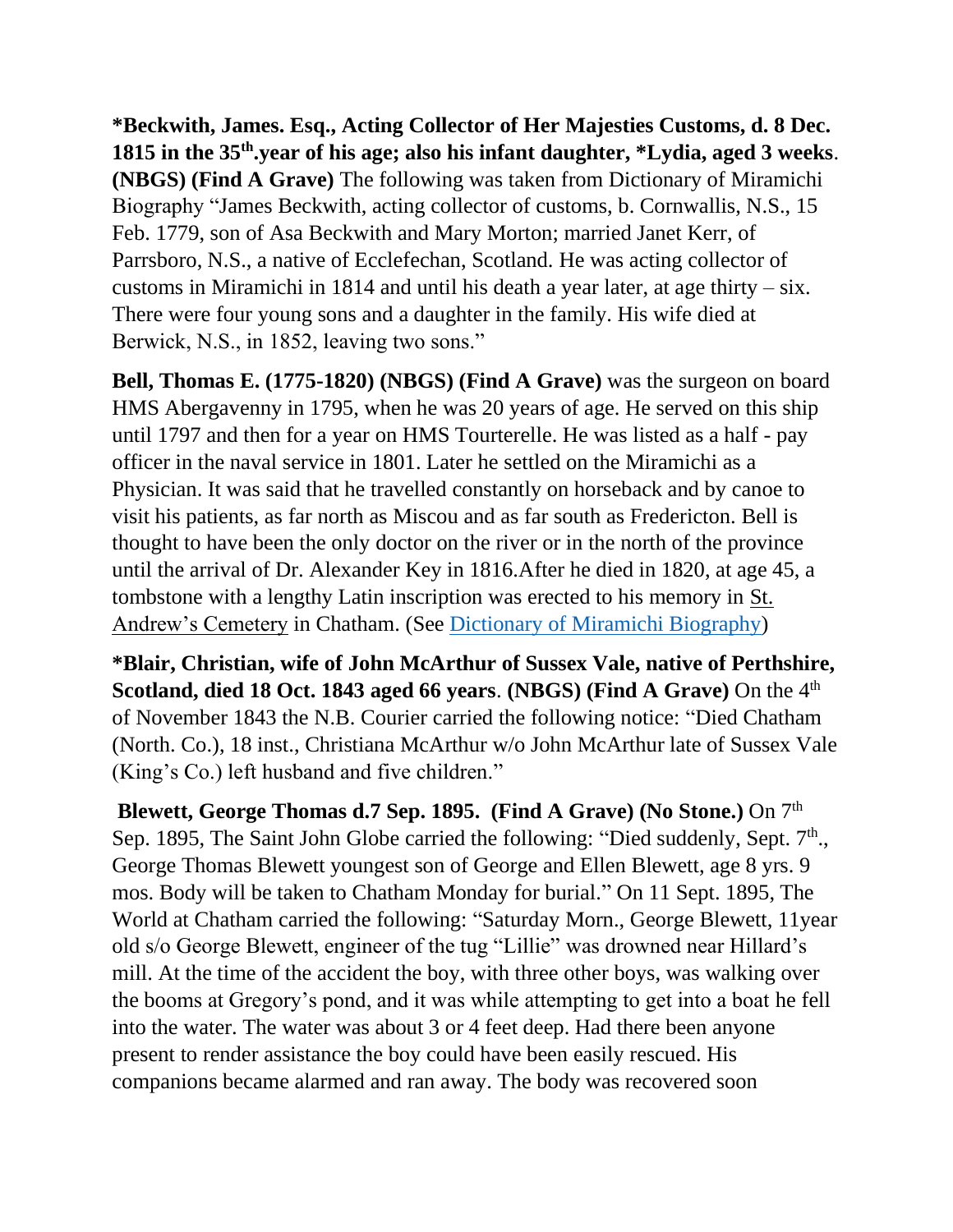afterwards and for nearly an hour Drs. Christie and McCleery exerted themselves in an endeavor to bring back life but without success. An inquest was not considered necessary. The remains will be taken this morning to Chatham for interment. The remains were removed from the railway station to St. Andrew's Cemetery on the arrival of the train. Rev. Joseph McCoy officiated." George Blewett and Ellen McIvor were married 4 Jul. 1877 in Northumberland County (See Northumberland County Early Marriages 1780 – 1887.)

**\*Brands, Margaret, wife of Peter Gray, d.27 Aug. 1854 aged 49 years; also his wife Jane Ann, d. 27 June 1865 aged 13 years. (NBGS) (Find A Grave)** (See Margaret Brandes Gray) On 27 Aug. 1857, The Gleaner and Northumberland Schediasma carried the following: "Died Friday  $21<sup>st</sup>$ , Inst. Margery Gray w/o late Peter Gray, aged 85." On the 8 of January1859, The Gleaner and Northumberland Schediasma carried the following: "Married on the  $5<sup>th</sup>$  inst., by Rev. John McCurdy, at the residence of Alexander Gillis of Napan (North. Co.), Peter Gray, Chatham and Miss Jane Ann Sewell, former place." On the 8 Jul. 1865, The Gleaner and Northumberland Schediasma carried the following: "Died Chatham (North. Co.) 27 ult. 1865 Jane Ann w/o Peter Gray, age 43." so she was 43 not 13. (Peter Gray & Margaret Brands had a daughter, Margaret, who married John Fenton s/o Alexander Fenton and Ann Grewar.)

**Bremner, Catherine 3 Oct. 1837 – 27 Sep. 1873. (NBGS) (Find A Grave)** On 15<sup>th</sup> of October, The Union Advocate carried the following: "Died Napan (North. Co.) 27 Sep., of Dropsy, Catherine Beimner eldest daughter of Robert Brimner and Elizabeth Brimner, age 35."

**Bremner, John 28 Mar. 1842 – 2 Dec. 1866. (Find a Grave) (No Stone)** On the 8<sup>th</sup> of December, The Gleaner and Northumberland Schediasma carried the following: "Died Napan (North. Co.) Sunday 2nd. Dec., John second s/o Robert and Elizabeth Brimner, age 24."

**Bremner, Philip 3 Jan. 1781 – 11 Apr. 1859. (Find A Grave) (No Stone)** On the 16th of April 1859, The Gleaner and Northumberland Schediasma carried the following: "Died Monday Morn., Philip Brimner, age 79, resided on our river last 70 years, native of Lunenburg, N.S."

**Bremner, Catherine Murdock b.------- D Sep. 1848 (Find A Grave) (No Stone)**  Wife of Philip Bremner above b. 1781.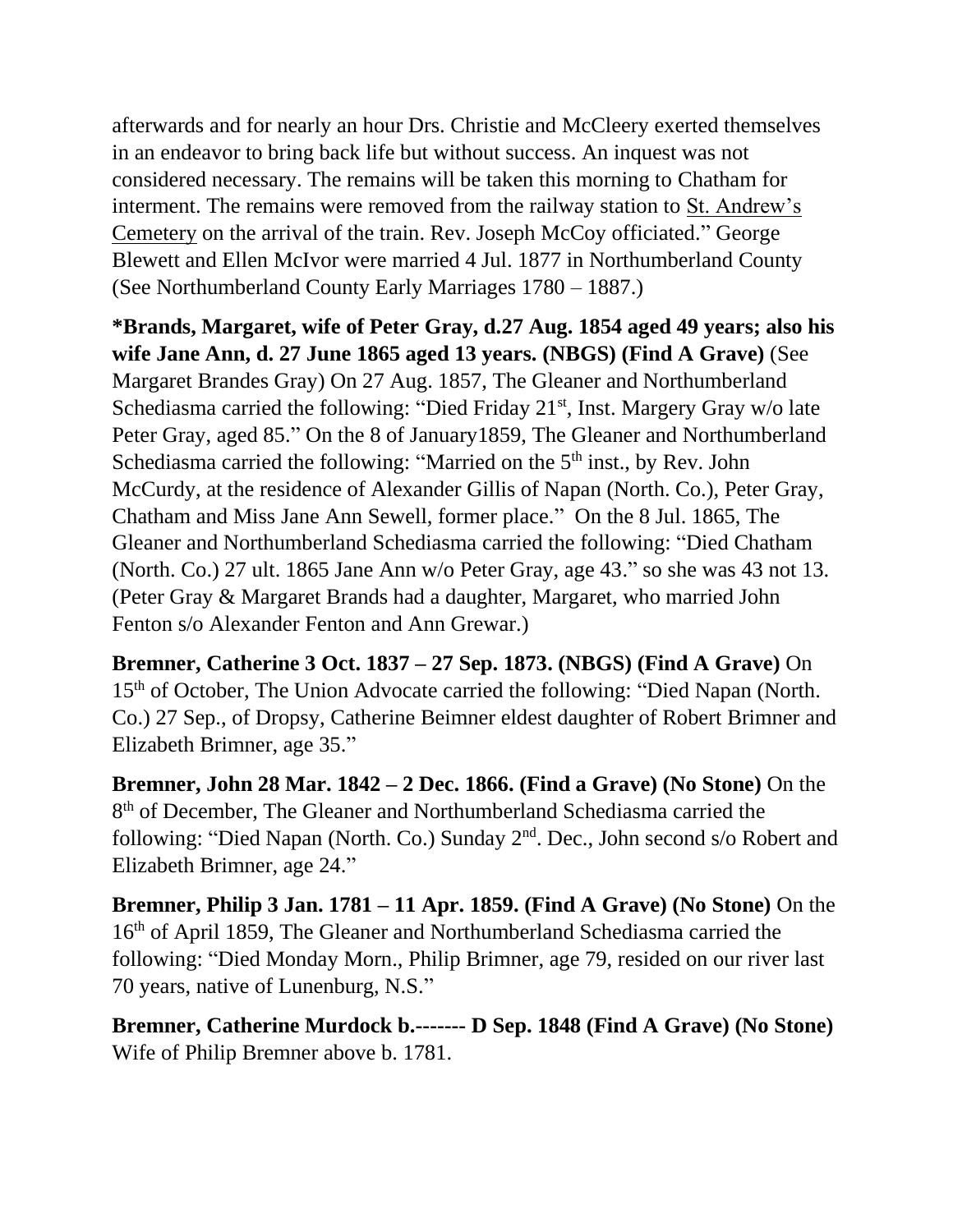**Bremner, Philip 1840 – 2 Jul. 1892. (NBGS) (Find A Grave)** On 9th July 1892 the Daily Telegraph carried the following: "Died Napan, July 2<sup>nd</sup>., after a short illness of inflammation of the lungs, Phillip Bremner." Philip was the son of Robert below born 1810 – died 27 Nov. 1881 and Elizabeth Loggie.

**Bremner, Robert 1810 – 27 Nov. 1881. (NBGS) (Find A Grave) On the**  $14<sup>th</sup>$  **of** December 1881, The Union Advocate carried the following: "Died Napan (North. Co.) Sunday morn.,  $27<sup>th</sup>$  Nov.., of Inflammation of the lungs, Robert Brimner, age 71." Robert was the son of Philip 1780 – 1859 and Catherine Murdock.

**Bremner, Sadie J. MacDougall 1852 – 31 Mar. 1892. (NBGS) (Find A Grave)** On the 14th. Of April 1892, The Richibucto Review carried the following: "Died Napan (North. Co.) March 31<sup>st</sup>., Sadie McDougall, Bass River (Kent Co.), wife of Charles Bremner, age 30." Sadie J. MacDougall was Charles first wife. Charles was the son of Robert Bremner and Elizabeth Loggie.

## **Bremner, Alexander 1825 – 27 Aug. 1827. Aged 2 years – son of Phillip and Catherine. (NBGS) (Find A Grave)**

**\*Brimmer, Phillip, son of Phillip and Catherine Brimmer (Bremner), 23 May 1823 - 21 Aug. 1827 aged 3 years; their daughter \*Ann 7 Feb. 1829 - 12 Dec. 1829 aged 1 yr. (NBGS) (Find a Grave).** Phillip Bremner was born in Lunenburg, N.S. in 1780 and arrived on the Miramichi in 1792. He married Catherine Murdock about 1809. The above are their children.

**\*Brown, Anna, wife of \*John Henderson, d. 8 Nov. 1870 aged 73 yrs; also \*Susan, daughter of Alexander Henderson, d. 28 Aug. 1876 aged 5 yrs; also \*John A, 21 Jul. 1876 – 23 Mar. 1879**. **(NBGS) (Find A Grave) (Stone missing since 1938)** (Probably on the same stone as John Henderson) Alexander was 21 and living with his parents, John Henderson and Ann Brown, in the 1861 census of Chatham. On 23 Sep. 1865, the Gleaner and Northumberland Schediasma carried the following: "Married Douglastown (North. Co.) 21<sup>st</sup>. inst. by Rev. C.S.Ogg, A. Henderson, Chatham Head / Ann only d/o of the late John Irving. On the 30 of Aug. 1876, the Union Advocate carried the following: Died Chatham Head (North.Co.) Monday, 28 Aug. of Whooping Cough, Susan Henderson youngest d/o Alexander Henderson and Ann Henderson, Age 5. On 15 Mar. 1879, The Daily Telegraph carried the following: Died Chatham Head (North. Co.)3rd. Inst., John Alexander Henderson only s/o Alexander Henderson and Ann Henderson, age 2 yrs. 8 mos.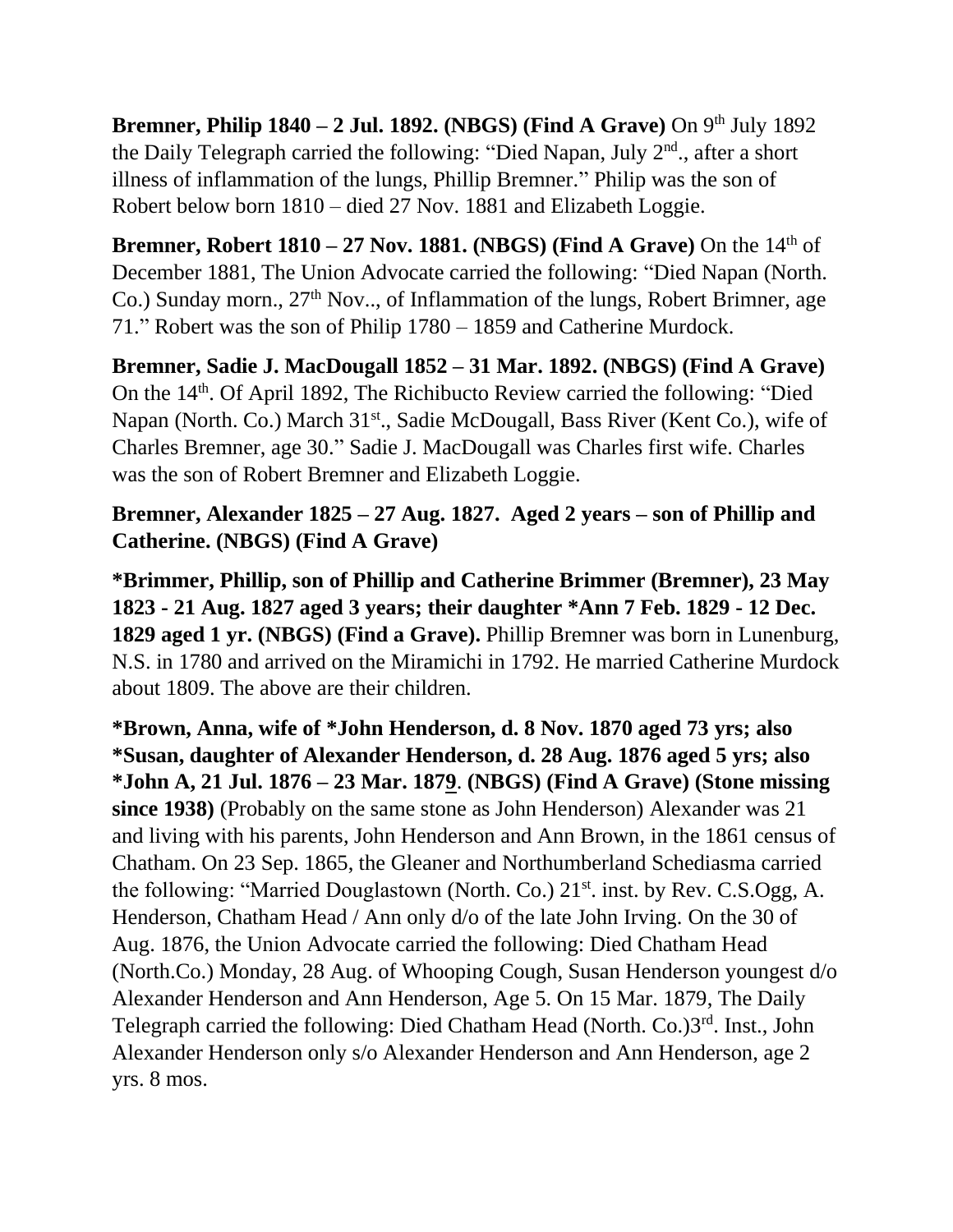**\*Brownie, William d. 5 Mar. 1817. Aged 52 years, Shipmaster of Aberdeen, Great Britain. (NBGS) (Find A Grave)** (Stone lying flat).

**Burnet,** Elspeth (see Kerr, James).

**Caie, Ann Barbara (Hawbolt) d. 8 Nov. 1835. (NBGS) (Find A Grave)** On 22nd of November 1834, The New Brunswick Courier, Saint John carried the following: Married Miramichi, 6<sup>th</sup>. Inst., by Rev. Archibald, James Caie, Postmaster and Ann Barbara Hawbolt, both of Chatham. On the 18<sup>th</sup>. Nov. 1835, The New Brunswick Royal Gazette carried the following: Died Chatham, 8<sup>th</sup>. Inst., Barbara Ann Caie w/o James Caie, Postmaster.

**Caie, Arthur Hugh 1853 – 15 Sep. 1854. (NBGS) (Find A Grave)** On September 16<sup>th</sup>. 1854, The Gleaner and Northumberland Schediasma carried the following: Died last night, Arthur Hugh Caie s/o James Caie, Esq., Postmaster, Chatham (North. Co.), age 1 year and 3 mos. Funeral Sunday at 3 o'clock.

**Caie, Helen 1852 – 10 Mar. 1865. (NBGS) (Find A Grave)** On 11th March 1865, The Gleaner and Northumberland Schediasma carried the following: Died Chatham (North. Co.) of Diptheria, Friday afternoon, Helen third d/o the late James Caie, Esq., age 13. Funeral tomorrow at 3 o'clock.

**\*Caie, Isabella, wife of Robert Caie, of Richibucto, d.May 1861 aged 93, a native of Aberdeenshire. (Taken from various Newspapers, Etc. – AC) (Find**  A Grave) On the 4<sup>th</sup> of May 1861, The Gleaner and Northumberland Schediasma carried the following: "Died Friday afternoon, 26 April, at residence of her daughter, Mill Creek, Richibucto (Kent Co.), Isabella Caie widow of Robert Caie, age 93. Mrs. Caie was a native of Aberdeenshire, Scotland from which, with her husband and family, she emigrated to this country in the spring of 1820 and during the long intervening period she has resided in Miramichi and at Mill Creek. Her remains were brought from Mill Creek on Friday and interred in the graveyard of St. Andrew's Church, Chatham beside those of her late husband." The Caie Family came from Nain, Aberdeenshire and apparently were quite well educated. Robert Shand Caie and Isabella Law came to N.B. in the spring of 1820 and settled in Napan near Chatham. They had three daughters and five sons. Robert Shand Caie and his wife Isabella Law, eventually moved from Napan to live with their daughter, Elsie at Mill Creek, Kent Co., N.B. She married Ward MacDonald and had four children. He died in 1843 at age 51, which may have been the reason for her parents move from Napan to Mill Creek. Robert died in 1860 and Isabella in 1861. They are both buried in St. Andrews Cemetery in Chatham. Their son James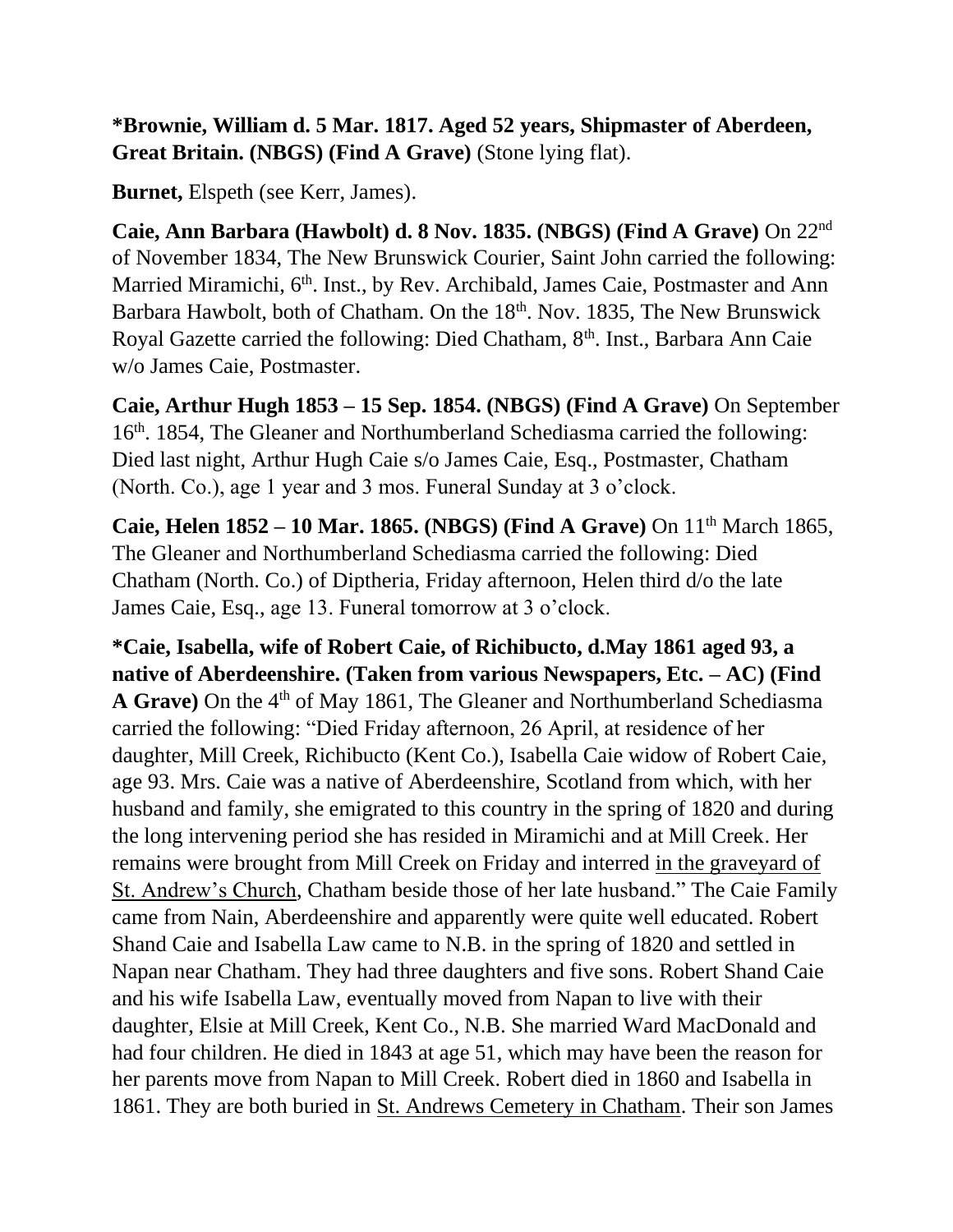became the first Postmaster at Chatham and was one of the founding members of the Highland Society of N.B. @ Miramichi. (See Dictionary of Miramichi Biography and the Caie Family by Deborah Hale in Generations # 48 June 1991.)

**Caie, James**  $(1805 - 3 \text{ Nov.}1864.)$  **(NBGS) (Find A Grave)** On the  $12^{\text{th}}$  of November, 1864, The New Brunswick Courier, Saint John carried the following: "Died Chatham (North. Co.) 3 rd. inst., James Caie, age 59, many years head of the Postal Dept. at Chatham." On the 22<sup>nd</sup>. of November 1834, The New Brunswick Courier of Saint John carried the following: "Married at Miramichi, 6<sup>th</sup>. Inst., by Rev. Archibald, James Caie, Post Master/ Ann Barbara Hawbolt, both of Chatham." On the 18<sup>th</sup>. Of November 1835, The New Brunswick Royal Gazette carried the following: "Died at Chatham, 8th. Inst., Barbara Ann Caie w/o James Caie, Post Master." On the 6th. of December 1836, The Gleaner and Northumberland Schediasma carried the following: "Married last eve., by Rev. Archibald, James Caie, Post Master/ Mary Johnston eldest d/o George Johnston, all of Chatham." James Caie was married first to Ann Barbara Hawbolt and secondly to Mary Little Johnston. (See [Dictionary of Miramichi Biography\)](https://archives.gnb.ca/Search/Hamilton/DMB/SearchResults.aspx?culture=en-CA&action=0&page=132)

**Caie, Mary Little (Johnston) d. 13 Jun. 1891 at Oakbanks, Forfar, Scotland. (NBGS) (Find A Grave)** On the 2nd. Of July 1891, The Kent County, Richibucto Review carried the following: "Died at Oakbanks, Forfar, Scotland, 13<sup>th</sup>. Of June, Mary Little Johnstone Caie widow of James Caie, Chatham (North. Co.) N.B. in 77th Year." Mary moved to Forfar, Scotland to live with her son, Rev. George Johnston Caie, a Church of Scotland Minister.

**Caie, Mary Richardson** (**1857 – 27 Dec.1864**.) **(NBGS) (Find A Grave)** On the 31st. of December 1864, The Gleaner and Northumberland Schediasma carried the following: Died Chatham (North. Co.) Tuesday morn., of diphtheria, Mary Richardson fifth d/o James Caie, Esq., age 7.

#### **Caie, Robert Shand (1770 – 3 Sep. 1857) (Find a Grave) (No Stone)**

**Caie, William –(NBGS)** James & Mary had a son, William born in 1843 and was with the family in the 1851 & 1861 Census of Chatham, but not found after this. He could have died in his twenties.

**Cameron, Isabella** (see Fenton, Alexander)

**Cameron, John** (see Walls, Charlotte A,)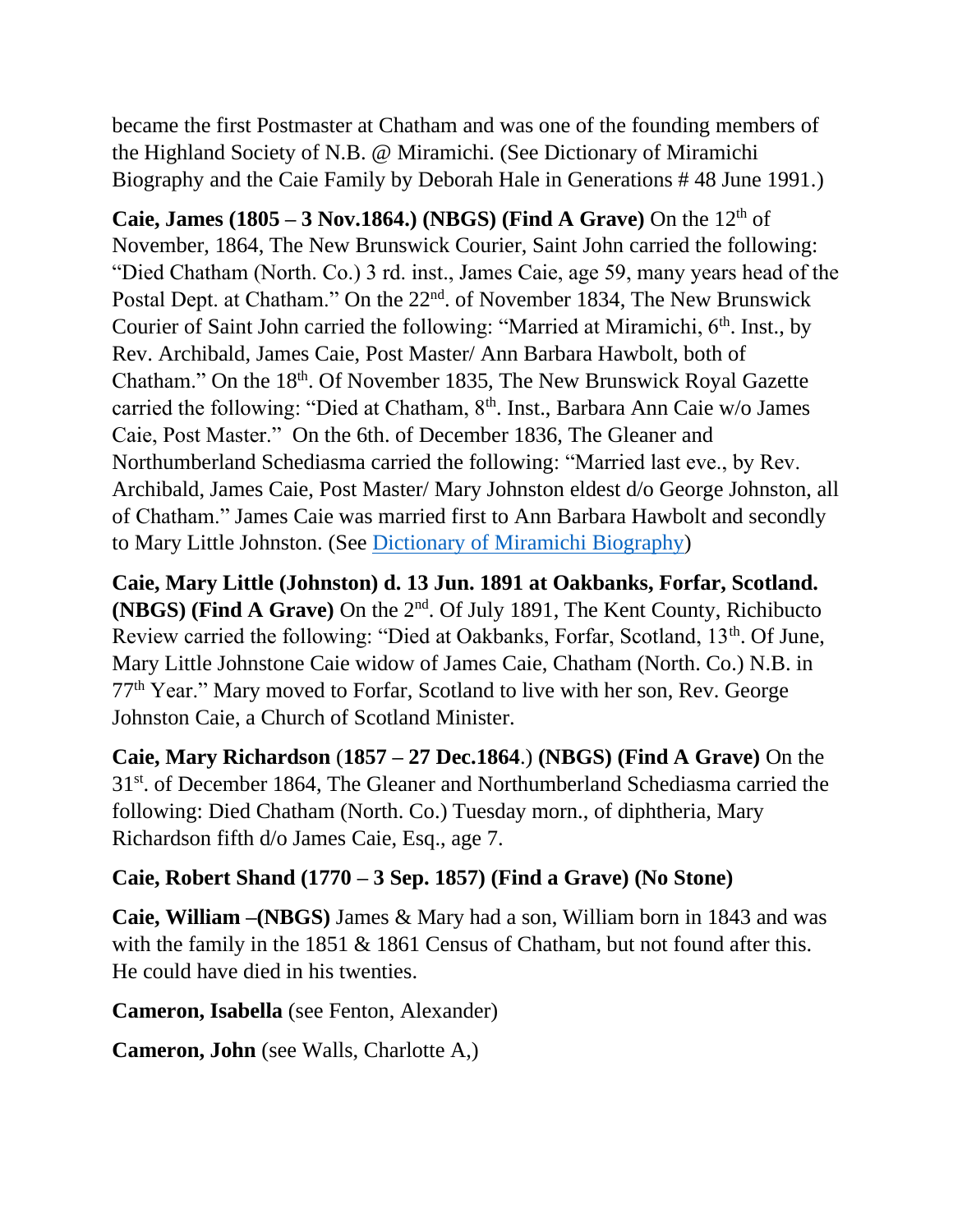**\*Campbell, Archibald, Farmer of Napan, native of Perthshire, Scotland, d. 1 Jan. 1831 aged 58 yrs; his wife \*Jane Rebecca, d. 3 Jan. 1838 aged 53 yrs; their daug. \*Catherine, d. 22 Jun. 1825 aged 11 days. (NBGS) (Find A Grave)**  On 4 Jan. 1831, The Gleaner and Northumberland Schediasma carried the following: Died Nappan (North. Co.) 1<sup>st</sup>, Archibald Campbell, age 58. On Feb. 1 1831 they carried the following: Estate of Archibald Campbell, Glenelg, (North. Co.), farmer, Executor, Jane Campbell, Joseph Cunard, Dudley Perley,  $27<sup>th</sup>$ . Jan. On 8 Jan 1839, they carried the following: Died Napan (North Co.) Thursday, Mrs. Jane Campbell, an old inhabitant.

**\*Cant, Andrew, millwright, native of Speymouth, Morayshire, Scotland, d. 3 Jul. 1840 in 48th year. (NBGS) (Find A Grave)** The Gleaner and Northumberland Schediasma had the following notice of Marriage 20 Feb. 1838: "m. Black Brook, Northumberland Co., 15 Inst. by same, Andrew Cant to Miss Jane McRae, both of Chatham Parish." On 7 Jul. 1840, The Gleaner and Northumberland Schediasma carried the following: "Died Chatham (North. Co.) Friday morning, Andrew Cant, age 48. and on 20 Dec. 1842 "m. by same, S.J.Frost to Mrs. Cant, all of Chatham, (North. Co.)"

**\*Carruthers, James, son of John & Janet Carruthers, d. 6 Sep. 1834 aged 19yrs. 7 mos. (NBGS) (Find A Grave)** On the 16<sup>th</sup>. Of September 1834, The Gleaner and Northumberland Schediasma carried the following notice: "d. Napan, Friday 6<sup>th</sup>. inst., James Carruthers, s/o John Carruthers of Napan, age 19."

**\*Carruthers, Mary, wife of Alexander Loggie, 1820 – Jun. 1848. (Taken from various newspapers, etc. –AC. (NBGS) (Find A Grave) (See Alexander Dodge Loggie).** On 2 nd. Of April 1839, The Gleaner and Northumberland Schediasma carried the following notice of marriage: "m. Napan (North. Co.) 28<sup>th</sup> ult., by Rev. Robert Archibald, Alexander Loggie, Alnwick parish to Miss Mary Carruthers, Chatham parish." and on  $16<sup>th</sup>$  May 1848 "d. Rocks Head, Chatham parish. (North. Co.) Wednesday 10<sup>th</sup>. inst., Mary Loggie w/o Alex. Loggie, age 28, left husband and three children." Mary was the first wife of Alexander Dodge Loggie born 1813. According to First Families his father was William John Loggie b. 24 Jan. 1778 in Bawds, Elgin Co., Scotland.

**\*Creelin, Elizabeth of Liverpool, England d. Dec. 1822, wife of Thomas Creelin. (See Grephin, Elizabeth) (NBGS) (Find A Grave)**

**\*Crosbie, Thomas, native of Dumfries, Scotland d. 1 Dec. 1852 aged 60 yrs. (NBGS) (Find A Grave).**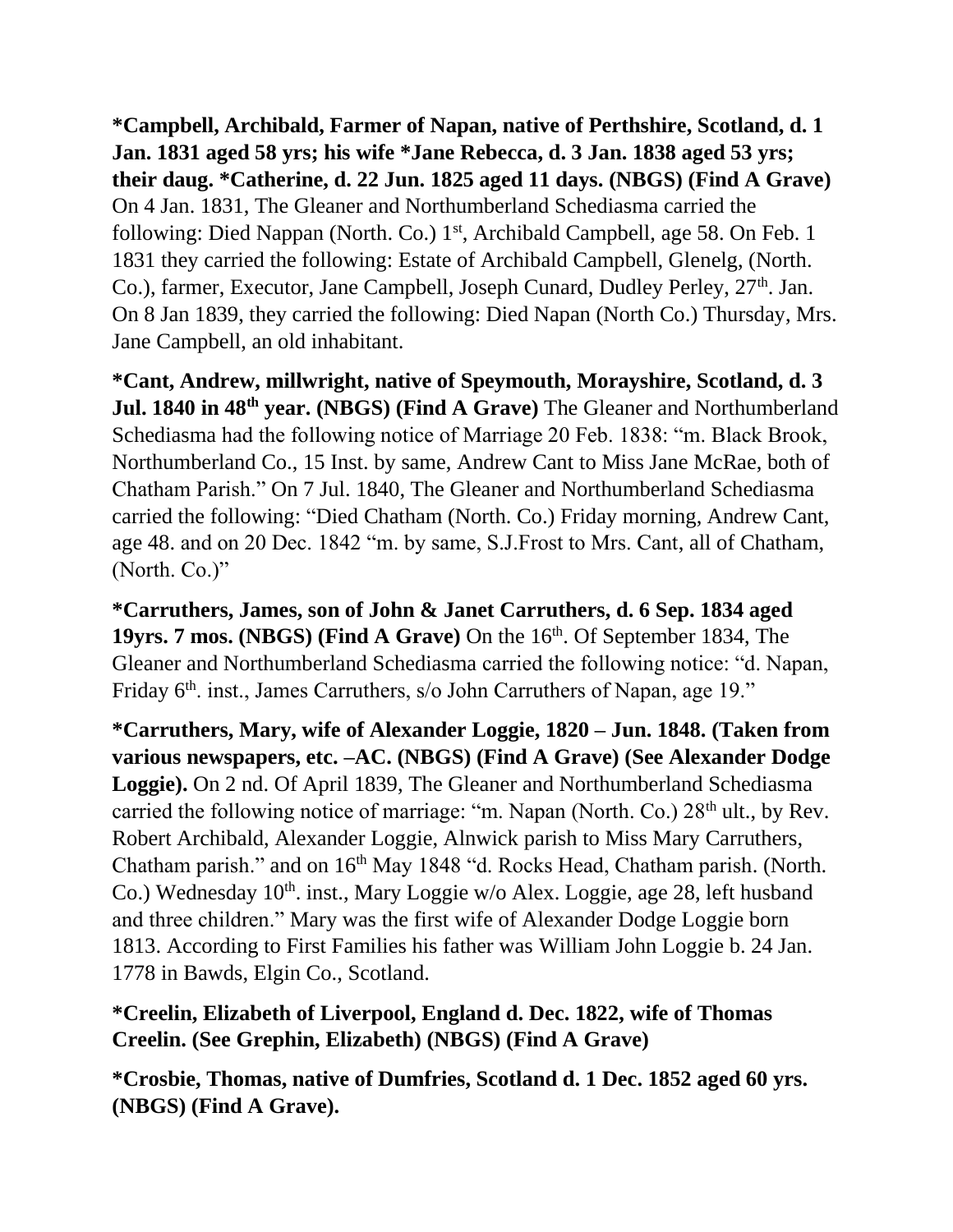**\*Cunard, Henry, d.27 Jul. 1885 aged 84 years; his wife Elizabeth, d. 16 Jan. 1885 (1886), aged 76 yrs. (Find a Grave) (Stone missing since 1938)** He was a brother of Samuel Cunard of the famed Cunard Steamship Line. His wife was the former Elizabeth Duffus of Halifax. (See Dictionary of Miramichi Biography)

**\*Cutler, Edward H. (see Millidge, Sarah Caroline). (Find A Grave) (No Stone)**  On 26th of August 1820, The Acadian Recorder carried the following: "Married Aug. 16, Sackville, by Rev. C. Milne, Edward H. Cutler, Merchant, Miramichi / Sarah Caroline d/o late Stephen Millidge, Esq."

**\*Davidson, Willie A., aged 19 yrs; \*Alexander Colin (d. 24 May 1876), 7 yrs; \*Effie Wilson (d. 21 Jun. 1876), aged 3 yrs; children of Duncan & Elizabeth Davidson. (Find A Grave) (Stone missing since 1938)** Duncan Davidson was 22 and a Journryman, Tanner in the home of George Johnston in the 1851 Census of Chatham. Duncan & Elizabeth are also found in the 1861 & 71 Census of Chatham. On 4 Dec. 1858, The Gleaner and Northumberland Schediasma carried the following: "married Newcastle (North. Co.)  $30<sup>th</sup>$  of Nov. by Rev. Wm. Henderson, Duncan Davidson/ Miss Elizabeth Nevin, Newcastle." On the 31 May 1876, the Union Advocate carried the following: "Died Chatham (North, Co.) Wednesday 24 Inst. of diptheria, Alex Colin Davidson s/o Duncan Davidson and Elizabeth Davidson, age 8." On the 28 Jun. 1876, the Union Advocate carried the following: "Died Chatham (North. Co.) 21<sup>st</sup>. inst. Effie Wilson Davidson, youngest child of Duncan Davidson and Elizabeth Davidson, age 2 yrs. 9 mos." Duncan Davidson moved his family to B.C. then Washington State, and then to Oregon in the 1880's.

**Dick, George 1819 – 22 Sep. 1893. (No Stone)** George arrived on the Miramichi from Scotland with his parents and siblings in 1826 according to the 1851 census. On the 2nd of Sep. 1850, The Gleaner and Northumberland Schediasma carried the following: "Married (North. Co.)29<sup>th</sup> Aug., by Rev. William Stewart, George Dick, Chatham Par. and Miss Jane McNaughton, Glenelg Parish." On the  $27<sup>th</sup>$  of September 1893, The World Newspaper of Chatham, Northumberland Co., N.B. carried the following: "George Dick died at his son's residence at Napan (North. Co.) Friday night and was interred in St. Andrew's Church burying ground, Chatham on Monday afternoon. Mr. dick was in his 74<sup>th</sup> year. He was much respected in the neighborhood as an honest, straight forward, and truthful man. The funeral service was conducted by Rev. McCoy of St. Andrews Presbyterian Church." On the 7<sup>th</sup> of October 1973, Saint John Daily Telegraph carried the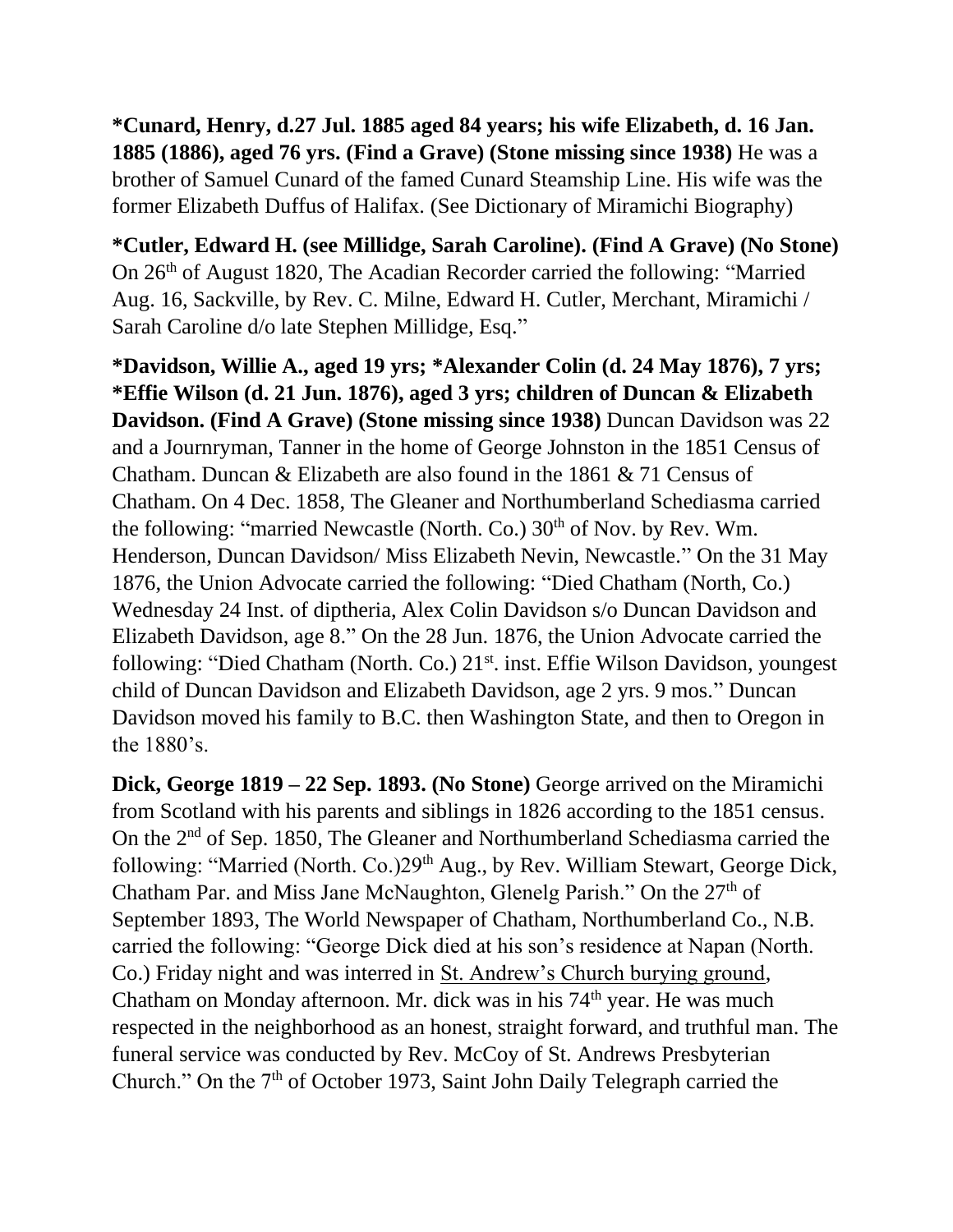following: "Died Napan (North. Co.) Sep.  $22<sup>nd</sup>$ , George Dick,  $74<sup>th</sup>$  year." On the 15th of January 1859, The Gleaner and Northumberland Schediasma carried the following: "Died Napan (North Co.,  $31<sup>st</sup>$ . Dec., Janet w/o George Dick." It is assumed that Jane or Janet was also buried in St. Andrews Cemetery.

**\*Edgar, Joseph, d. 2 Jul. 1868 aged 22yrs. (NBGS) (Find A Grave)** Joseph Edgar was the son of James Edgar and Charlotte Currie. They were both born in Scotland, he arrived in N.B. in 1823 and she arrived in 1821. (See 1851 Census of Chatham, N.B.) On the 4<sup>th</sup> of July 1868, The Gleaner and Northumberland Schediasma carried the following: "Joseph Edger, age 21, was drowned while bathing in the Miramichi River at Doaktown (North. Co.) Thursday eve. He was a brother of James Edger of Napan Road". According to Northumberland County Early Marriages James Edgar and Charlotte Curry were married in Northumberland County on the  $30<sup>th</sup>$  of October 1829. On the 9<sup>th</sup> of November 1861, The Gleaner and Northumberland Schediasma carried the following: "Died at his residence, Napan (North. Co.), 2nd inst., James Edgar, age 59, native of Annan, Scotland." On the 23<sup>rd</sup> of May 1857, The Gleaner and Northumberland Schediasma carried the following: "Died Napan (North. Co.)  $12<sup>th</sup>$  May, Charlotte w/o James Edgar, age 47, left family."

**Elliot Francis d. 29 Apr. 1891 (NBGS) (Find A Grave)** Bridge builder and road supervisor born Selkirkshire, Scotland about 1799 married in 1831 to Margaret Carruthers, of Newcastle Parish, a native of Dumfriesshire, Scotland. He built the bridge across the Bathurst Basin in 1841 to replace an older bridge and he built the first bridge across the Miramichi at Doaktown in 1847. He and Margaret had no family. Margaret died at Moorfield on the 24<sup>th</sup> Feb. 1877 and he died at Moorfield on the  $6<sup>th</sup>$  of May 1881. (Note: See Dictionary of Miramichi Biography.)

#### **Elliot, Margaret (Carruthers) 1805 – 24 Feb. 1877 (NBGS) (Find A Grave)**

**\*Emilauli, Jens, EODT, Tonsburg, 1865, DOD, Miramichi, 1881. (Find a Grave) (Stone missing since 1938)**

**\*Fenton, Alexander, native of Forfarshire, Scotland, d. 6 Mar. 1869 aged 71 yrs; his wife \*Christina, d. 1 Apr. 1892 aged 78 yrs; also \*Margaret Key Fenton, d. 30 Sep. 1876 aged 29 yrs; ON REVERSE. \*Isabella, Cameron, wife of William Fenton, d. 16 Jan. 1894 aged 40 yrs; their daug. \*Ann Walls d. 16 Sep. 1889, aged 4 mos. (NBGS) (Find A Grave)** Isabella Cameron was the daughter of Murdock Cameron and Margaret MacDougall and granddaughter of Archibald Cameron of Argyleshire, Scotland and Hugh MacDougall of Perthshire,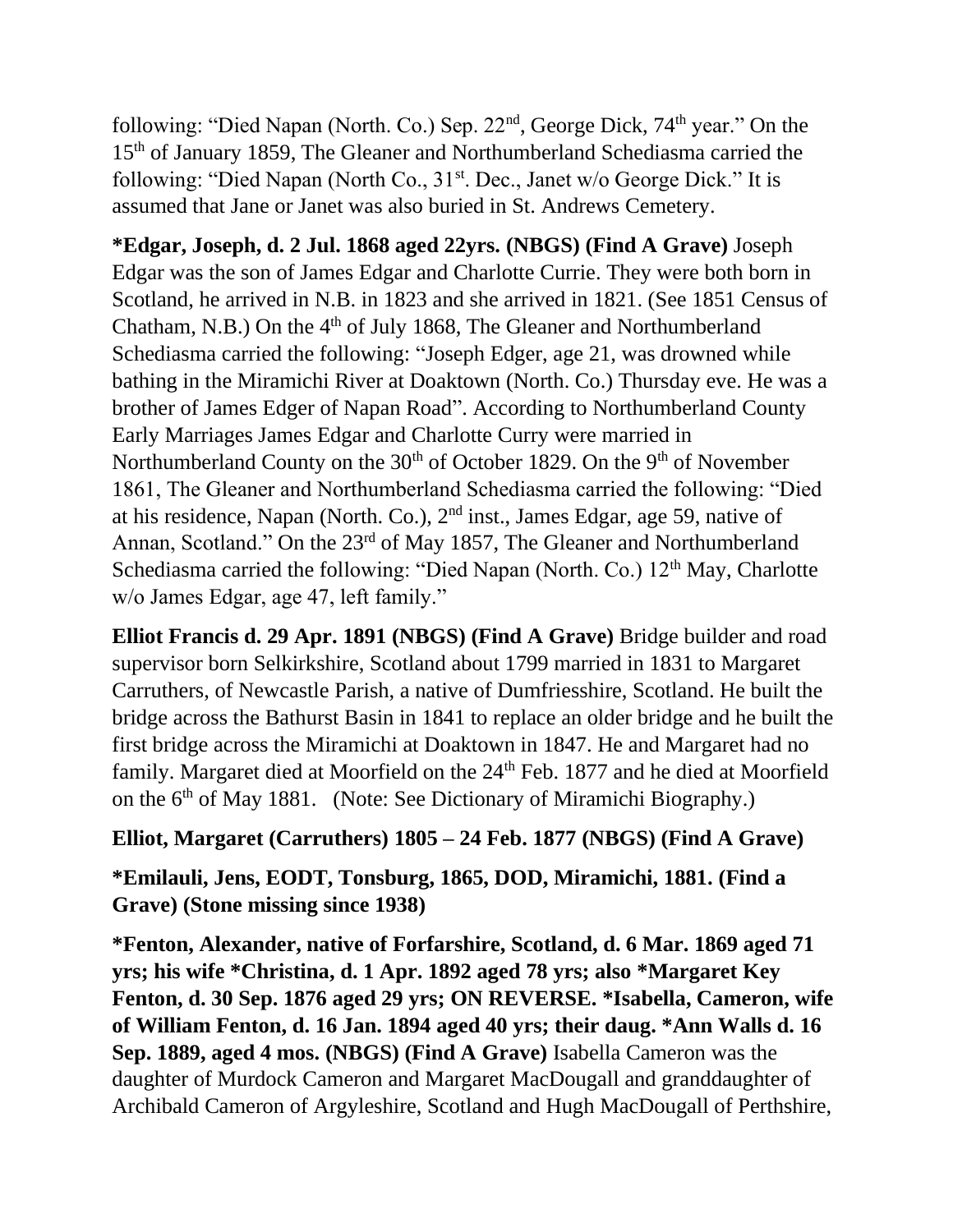Scotland. She married William MacLeod Fenton, son of Alexander Fenton of Forfarshire, Scotland and **Christina MacLeod** of Sutherlandshire, Scotland. They had at least seven children. Sometime after 1901, William moved to the Humbolt District of Saskatchewan, where he was living with three of his adult children, Kate, Wallace, and Burnett in the 1911 Census.

**Fraser, Alexander (1786 – 24 Dec. 1866) (NBGS) (Find A Grave).** On the 18<sup>th</sup> of July 1822, the Saint John Gazette carried the following: "Married Chatham Head, Miramichi, 22 ult., by Rev. S. Beacon, Alexander Fraser, Jr. / Miss Katherine Fraser of Edinburg, Scotland. NBRG." On the 29<sup>th</sup> December 1866, the Gleaner and Northumberland Schediasma carried the following: "Died Chatham (North. Co.) Monday eve., Alexander Fraser, Esq., age 80, for many years Colonel of the 1st Battalion of Militia. As a mark of respect, the Volunteer Rifle Company turned out and escorted his remains to the grave. He resided in this country since 1812." See also Alexander Fraser Jr. in Dictionary of Miramichi Biography and the 1851 Census of Chatham.

**Fraser, Blanche Louisa Hockon Brydone – Jack (3 Apr. 1855 – 17 Jul. 1894) (Find A Grave) (No Stone). "On the 18<sup>th</sup> July, 1880, the Chignecto Post of** Sackville, Westmorland Co., N.B., carried the following: "Married at the University of New Brunswick, 14 inst., by Rev. A.J. Mowatt, George B. Fraser, Esq.., Barrister-at-Law, Chatham (North. Co.) / Blanche Louise Hockon Jack d/o Dr. W. Brydone Jack, President of U.N.B." On the 25<sup>th</sup> of July 1894, The Union Advocate carried the following: "The community sympathises with Geo. B. Fraser, Esq. over the death of his estimable wife, which took place Tuesday afternoon,  $17<sup>th</sup>$ inst. The deceased lady, a daughter of the late Prof. W. Brydone Jack of the University of New Brunswick, was highly esteemed by all who knew her. She leaves a husband and eight young children. The funeral took place Wednesday afternoon 5 o'clock. Rev. Wm. Wilson of the North Parish Church, Aberdeen, formerly pastor of St. Andrew's conducted the service, assisted by Rev's McKay, Steel and Stewart. The interment was in St. Andrew's Burial Ground. 'Advance"

**Fraser**, **James (19 Jun. 1824 – 19 Apr. 1878) (NBGS) (Find A Grave)** On the 22nd of April 1878, the Saint John Daily Telegraph carried the following: "James Fraser, barrister, died suddenly at the St. John Hotel, Moncton last night. His brother - in – law, Hon. W.M. Kelly is in Moncton today and will take the remains by rail to Miramichi for interment." James was the son of Alexander Fraser Jr.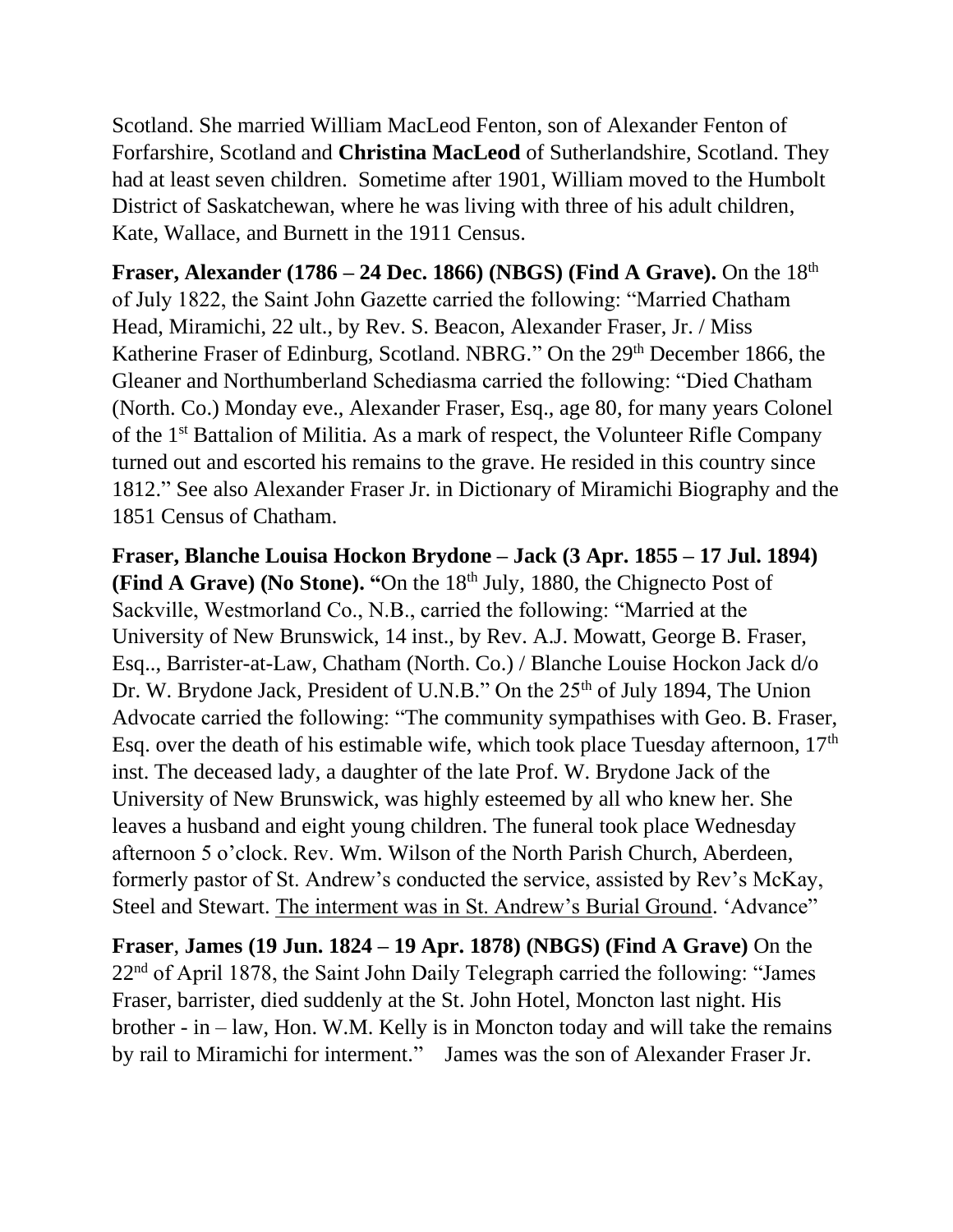"Long Fraser above. See also Alexander Fraser Jr. in Dictionary of Miramichi Biography and the 1851 Census of Chatham.

**Fraser, John McArthur d. 25 Nov. 1847) (NBGS) (Find A Grave)** On the 30<sup>th</sup> of November 1847, the Gleaner and Northumberland Schediasma carried the following: 'Died Chatham (North. Co.) 25 inst., John McArthur Fraser s/o Donald Fraser, late of Miramichi Foundry, age 11 years 9 mos."

**Galloway, John d.22 Oct. 1895. (Find A Grave) (No Stone)** On Oct. 26, 1895 The Chatham World carried the following: "There were by actual count 79 carriages in the procession that followed the remains of the late John Galloway from his late residence to St. Andrews Church burial ground on Thursday." John Galloway was married to Jane Edgar  $d$ /o James Edgar on the  $3<sup>rd</sup>$  of July 1862 according to Northumberland County Early Marriages taken from PANB Microfilm by NBGS Miramichi.

**\*Gerrard, William, d. Mar. 1848 aged 68 yrs. (Taken from various Newspapers, etc, - AC.) (Find A Grave) (No Stone)** On the 21 March 1848, The Gleaner and Northumberland Schediasma carried the following: "Died this morning, Douglastown (North. Co.) age 68, William Gerrard. His remains will be interred at St. Andrews Church yard, Chatham, Wednesday 3 o'clock."

# **\*Gillies, Helen, consort of Alexander Gillies, d, 19 Mar. 1831 aged 63 yrs. 10 mos.) (NBGS) (Find a Grave)**

**Gray, Jane Ann (Sewell) d. 27 Jun. 1865 (Find A Grave)** (See Brands, Margaret d. 27 Aug. 1854)

**\*Gray, Peter** On the 21st of March 1878, the Saint John Daily Telegraph carried the following: "At the residence of William Fenton.  $21<sup>st</sup>$  of March, Peter Gray, age 76. Deceased was a native of Banffshire, Scotland and a resident of Miramichi for 65 years.

**\*Grehin, Elizabeth, wife of Thomas Grehin (Crellin?), of Liverpool, England, d. 1822 aged 20 yrs.**

**\*Gunn, James, son of Benjamin Gunn, d. Apr. 1867 in 20 yr. of his age. (taken from various Newspapers, etc, - AC). (Find A Grave) (No Stone)** James is 5 yrs. old in the 1851 Census of Glenelg. He is not in the 1861 census as he went to Ohio before he was 20. The Gleaner and Northumberland Schediasma carried the following obituary on April 20, 1867: The remains of James s/o Benjamin Gunn,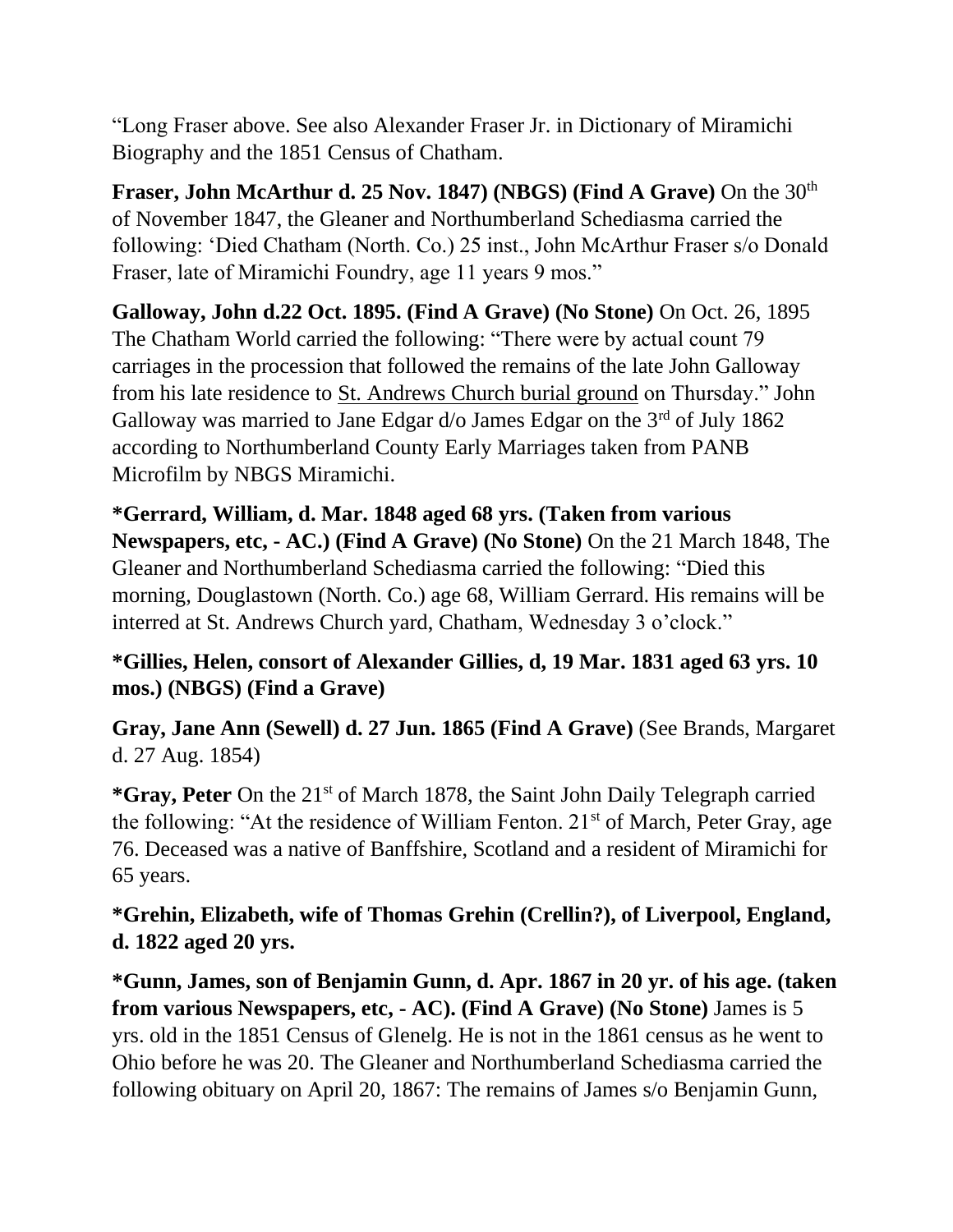Chatham (North.Co.) were interred in St. Andrews Church yard yesterday. The funeral was attended by Members of the Northumberland Division Sons of Temperance. Mr. Gunn, while working in the shipyard at Fairport, Ohio received injuries from a fall which caused his death in five days and five hours after the accident. He was in his  $20<sup>th</sup>$ . yr. His body came from the States in charge of his cousin, Donald Gunn and Samuel McLean and now repose in his native land.

# **Gunn, Annie McPherson (1842 – 3 Dec. 1898) (Find a Grave) (No Stone).**

**\*Haddow, Archibald, 27 Mar. 1846 aged (40) yrs. (NBGS) (Find A Grave)** On 25 Apr. 1844, The Loyalist in Fredericton carried the following: married Chatham (North. Co) 16 inst., by Rev. John C. McBean, Archibald Haddow, merchant of that place / Miss Conrad, Halifax, N.S. On 28 Mar. 1846, The Gleaner and Northumberland Schediasma carried the following obituary: "Died Chatham (North. Co.) Yesterday morn.,  $27<sup>th</sup>$  inst. Archibald Haddow, Merchant, age 40. Funeral Monday at 2 o'clock." On 22 Jun. 1847, The Gleaner and Northumberland Schediasma carried the following obituary: "Died Tuesday evening, Susan R. Haddow, widow of A. Haddow, merchant, age 34."

**Haddow, Mary (NBGS) (Find A Grave)** (may have been a child of Archibald and Susan above.)

**Haddow, Susan R. Conrad (d. 15 Jun. 1847) (NBGS) (Find A Grave).**

**\*Hamilton, Mary, wife of Simon Hamilton. 7 Jul. 1846 aged 53 yrs; also their son \*Robert, d. 25 Jul. 1821 aged 5 yrs; also \*(Daughter (name cut out), d. 7 Oct. 1825 aged 4 yrs. (NBGS) (Find A Grave)** This is probably the Simon Hamilton that died at Moorfields 27<sup>th</sup> of Apr. 1864 at age 72. He was a native of Ayrshire, Scotland and emigrated in 1817 according to The Gleaner and Northumberland Schediasma May 7, 1864. This may also be the Simon Hamilton listed in the 1851 Census of Newcastle Parish.

# **\*Hartt, Daniel, d. 18 mar. 1825 aged 30 yrs. (NBGS) (Find A Grave)**

**\*Hay, Margaret, wife of William Hay, d. 18 Apr. 1852 aged 41 yrs; their daughter \*Elizabeth d. 5 Oct. 1858 aged 11 yrs; their son, \*Peter, d. 18 Sep.1871 aged 31 yrs. (NBGS) (Find A Grave)** The Gleaner and Northumberland Schediasma carried the following obituary 26 Apr. 1852: "Died at Chatham (North. Co.) 18 inst. Margaret MacGregor Hay w/o William Hay, age 43." Margaret was a grand daughter of William Davidson and Sarah Nevers and the second wife of William Hay.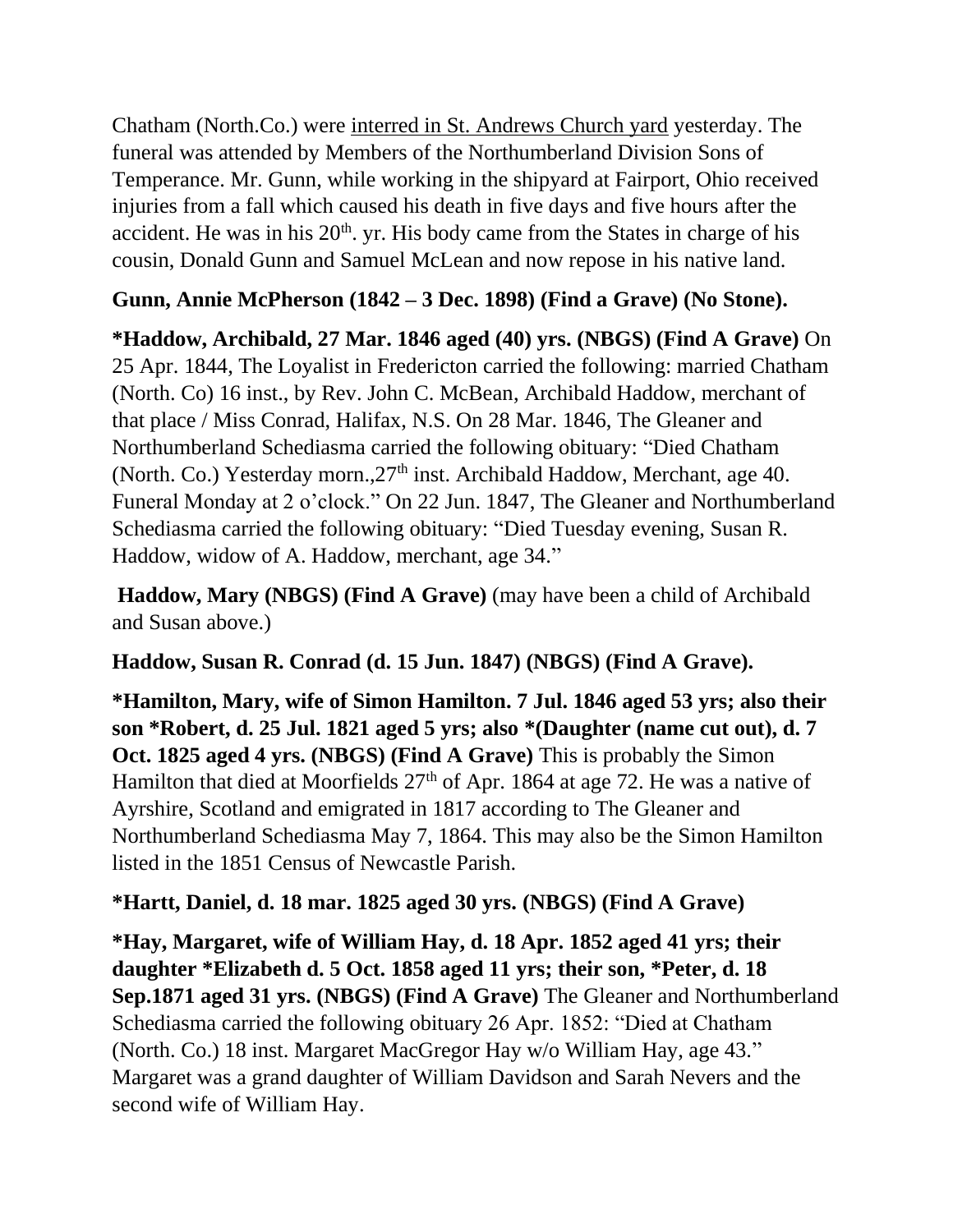**Hay, Jane**  $1829 - 20$  **Jul. 1868. (NBGS) (Find A Grave) On the**  $8<sup>th</sup>$  **of August** the Gleaner and Northumberland Schediasma carried the following: "Died at Escuminac (North. Co.)  $20<sup>th</sup>$  of July, Jane w/o William Hay Sr., age 59, left husband and family." Jane was the third wife of William Hay.

**\*Hay, Mary, wife of William Hay, b. Parish of Annan, Scotland, emigrated 1824, d. 27 Jul. 1831 aged 34 yrs; their daughter \*Janet Knox, d. 13 Mar. 1830 aged 9 mos. (Find A Grave)** The Gleaner and Northumberland Schediasma carried this brief death notice on 28 Jun. 1831: "Chatham (North. Co.) Sunday eve. the wife of William Hay." William Hay and Mary Maltman were married in Annan, Dumfriesshire, Scotland on the 14<sup>th</sup> of January 1815 and came to Chatham in 1824. William was the Light House Keeper at Escuminac for 28years before his death in 1873. (Information from Jean Smith of Moncton) William is believed to be buried in St. Andrews Cemetery with his wives and children, but this information has not been found to date.

**\*Hazen, George Leonard, d. 1 Jul. 1820 aged 27 yrs. (NBGS) (Find A Grave)**  On 12 Jul.1820 The Saint John City Gazette carried the following: "Died Miramichi, 1<sup>st</sup> Inst., age 27, George Leonard s/o John Hazen, Burton, Sunbury Co. NBRG." (This stone is found near Francis Peabody Stone).

**Henderson, Ann Brown** d. 8 Nov. 1870 (See Anna Brown in this article above)

**\*Henderson, James, native of Middlebie, Dumfriesshire, Scotland, emigrated to America A.D. 1825, d.19 Sep. 1831(should be 1851) in 89th year of his age; also his daughter \*Charlotte Jameson, d. 9 Feb. 1842 aged 84; also their son \*James Henderson, d. 19 Apr. 1879 aged 84 yrs. (NBGS) (Find A Grave)** On 22 Sept. 1851, The Gleaner and Northumberland Schediasma carried the following notice: Died Chatham (Northumberland Co.)18<sup>th</sup> inst., James Henderson, age 89, a native of Cleughbrae, Parish of Middlebie, Dumfriesshire, Scotland. Emigrated to this country 23 years ago (1828). First Families says that Charlotte Jameson was James Sr's. wife which makes more sense age wise. On the 2nd May 1879, The Daily Telegraph, Saint John carried the following notice: Died 19<sup>th</sup> ult., Chatham (North. Co.) James Henderson, age 84, native of Dumfriesshire, Scotland, left widow and family.

**Henderson, John Alexander** 21 Jul. 1876 – 3 Mar. 1879 (See Anna Brown above)

**Henderson, John** (See Anna Brown above.)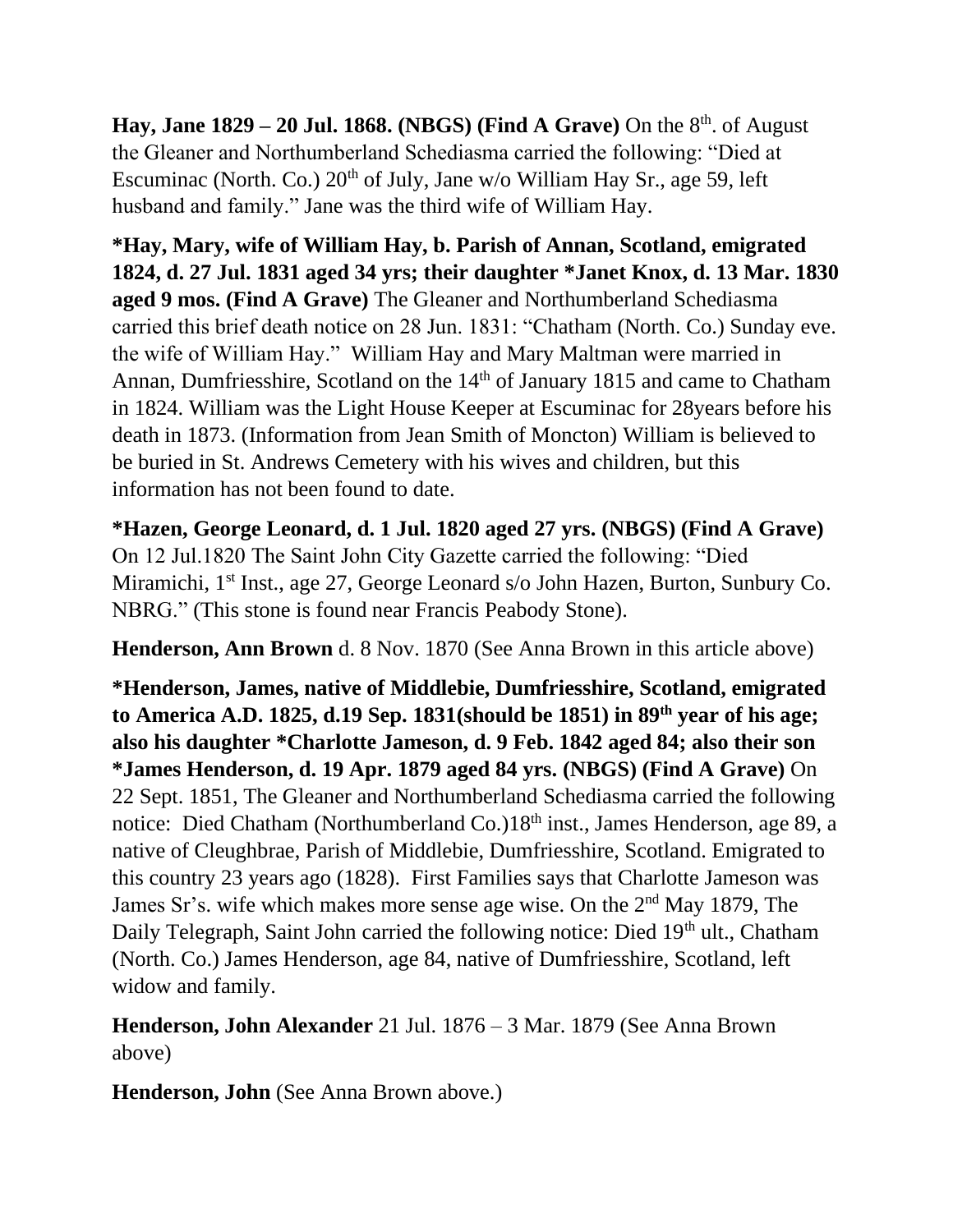**Henderson, Susan** d. 29 Aug. 1876 (See Anna Brown above)

**Henderson, William J.D. d. 11 Mar. 1848 Age 3 mos. & 6 days (NBGS)** Child of James and Elizabeth Henderson.

**Henderson, John d. September 8, 1849 Age 2 mos. & 1day (NBGS)** Child of James and Elizabeth Henderson.

**Jameson, Charlotte** (see Henderson, James above)

**Johnston, George** (see Johnston, Robert Richardson)

**\*Johnston, Jane, wife of John Johnston, d. 3 Aug. 1854 (1851?), aged 57 yrs, a native of Dumfriesshire, Scotland; also her husband \*John Johnston, d. 1 Mar. 1864 aged 71 years. (NBGS) (Find A Grave)** According to First Families of New Brunswick, John Johnston was born 1793 in Scotland, died 1 Mar. 1864, and married in Scotland Jane --------- born 1797 in Dumfriesshire, Scotland. She died 3 Aug. 1851, came to New Brunswick about 1825 and settled in Chatham Parish, Northumberland County. They had 6 of a family. On 9 April 1864 The Gleaner and Northumberland Schediasma carried the following: Died Chatham (North. Co.) Tuesday  $1<sup>st</sup>$  of March, John Johnston, age 71, native of Dumfriesshire, Scotland and emigrated to this country in 1815, left family. (See 1851& 1861 Census of Chatham.)

**\*Johnston, Robert Richardson, son of George & \*Jessie Johnston, d. 1823 aged 17 mos; \*Helen d. 1828 aged 7 wks.; also their son \*Alexander Key; d. 1823 aged 3 yrs. 11 mos.; their father \*George Johnston, d. 20 Jan. 1859 aged 70 yrs. (Find A Grave) (Stone missing since 1938)** According to First families of New Brunswick, George Johnston was born about 1787 in Dumfriesshire, Scotland and died 20th of June 1859, married Jessie ------------ b. about 1790 in Scotland, came to New Brunswick about 1816 with wife and two Children and settled in Chatham, Northumberland County. His daughter Jessie married J. Fleming Blanchard, his daughter Mary L. married James Caie. William and James R. went to England, the three above died young, and Robert b. 1824 settled in Chatham. See also Dictionary of Miramichi Biography. On the 22 of January 1859, the Gleaner and Northumberland Schediasma carried the following: "Died Thursday, George Johnstone, age 71, native of Dumfriesshire, Scotland, resident of Chatham (North. Co.) last 42 years." On 12 May 1860, The Gleaner and Northumberland Schediasma carried the following: "Died 4 inst., Jessie Johnston relict of George Johnston, age 71." (See 1851 Census of Chatham)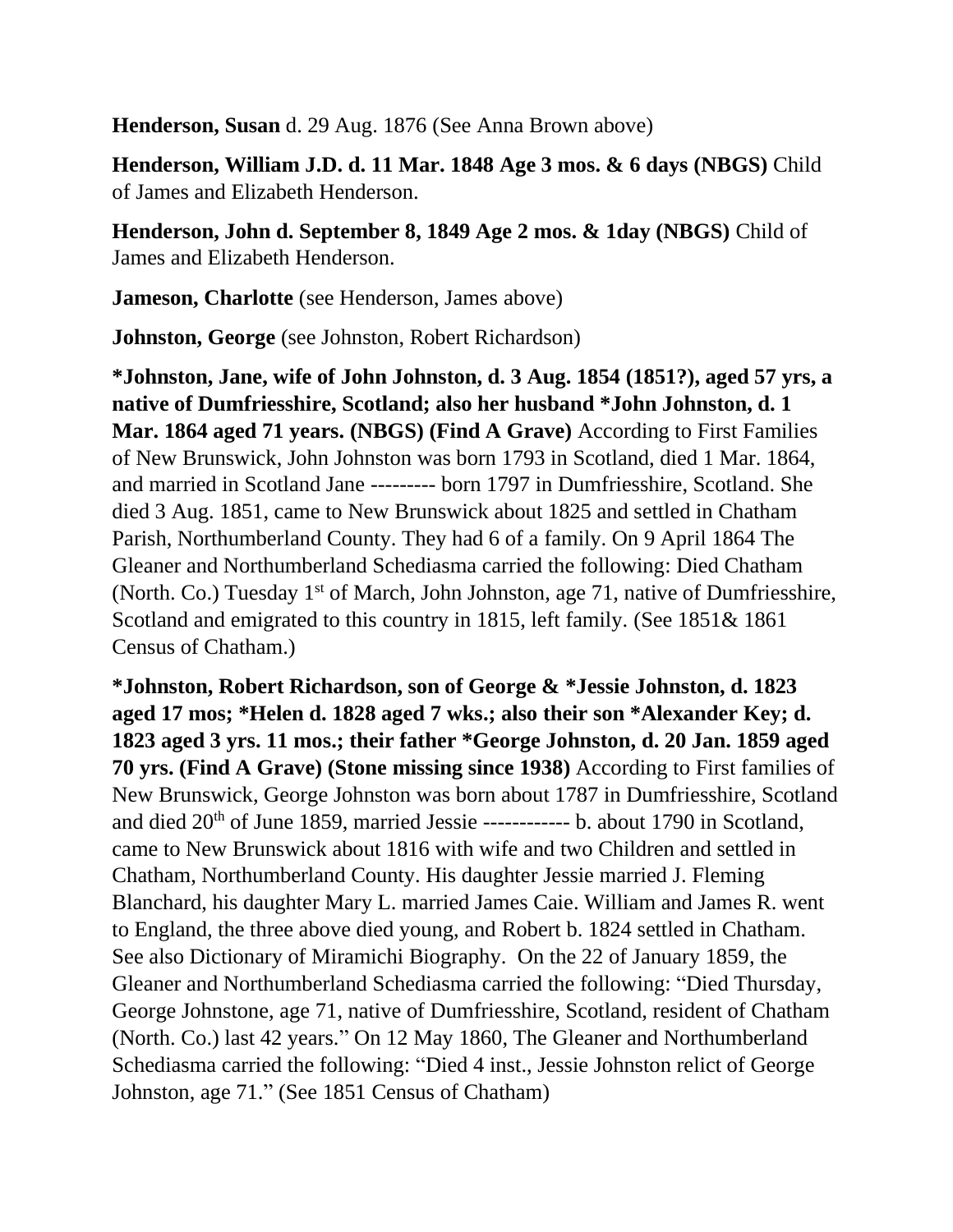**Kerr, Christian (see Wyse, Henry)** Christian or Christina was the daughter of William Kerr and Isabella Little.

**\*Kerr, James, d. 18 Jan. 1879 aged 69 yrs; also his wife \*Elspeth Burnet, d. 12 Jan. 1858 aged 42 yrs. (NBGS) (Find A Grave)** In The Gleaner and Northumberland Schediasma of January 25, 1879 we find the following report: "On Saturday afternoon (18 Jan.) quite a gloom was thrown over the community by the announcement that James Kerr was dead. On Saturday morning, Mr. Kerr was about as usual and had been spoken to on that day by many who could scarcely realize that the report of his death was true. On Thursday afternoon he was in his office and looked hale and hearty, while he told some of his recollections of the Great Miramichi Fire (1825). Mr. Kerr came to this country from Dumfriesshire, Scotland in 1816 and was 69 when he died. The Funeral took place on Tuesday." The Gleaner and Northumberland Schediasma of January 16, 1858 we find the following obituary "Died Napan (North. Co.) Tuesday morning the 12<sup>th</sup> inst., Elspeth Burnett Kerr w/o James Kerr and eldest daughter of David Johnstone of Douglastown, age 41 years 9 mos., left husband and six children". James and Elspeth Kerr and five children are named in the 1851 census of Chatham and 23 year-old Mary Johnston is living with them. Probably a sister to Elspeth. According to First Families of N.B. James Kerr was the son of William Kerr and Isabella Little from Kirkbeam Parish, Kirkcudbrightshire, Scotland who came to N.B. in 1816 and settled at Napan. (See other information in Dictionary of Miramichi Biography.)

**Kerr, Mary (see Scott, William**) Mary was the daughter of William Kerr and Isabella Little.

**\*Kerr, William M. d. 13 May 1844 aged 67 yrs; his wife \*Isobella, d. 2 Feb. 1825 aged 41 yrs; also their children, \*Jessie, d. 1819 aged 1 year, \*William, 18 Nov. 1823 aged 6 mos, \*Jane d. 19 Apr. 1838 aged 22 yrs. (NBGS) (Find A Grave).** According to first families of New Brunswick, William M. Kerr was born 1777 in Scotland and died 13 May 1844 in Chatham, Northumberland Co., N.B. He married in Scotland, Isabella Little born 1784 and died 2 Feb. 1825. This family came from Kirkbeam, Cunbrightshire, Scotland to N.B in 1816 and settled in Chatham. They had six children that lived to adulthood. Mary Kerr married William Scott.

**Kerr, William** d. 17 Apr. 1835. (Listed in St. John's Cemetery Records)

**Kettle, Elizabeth (see Millar, Elizabeth)**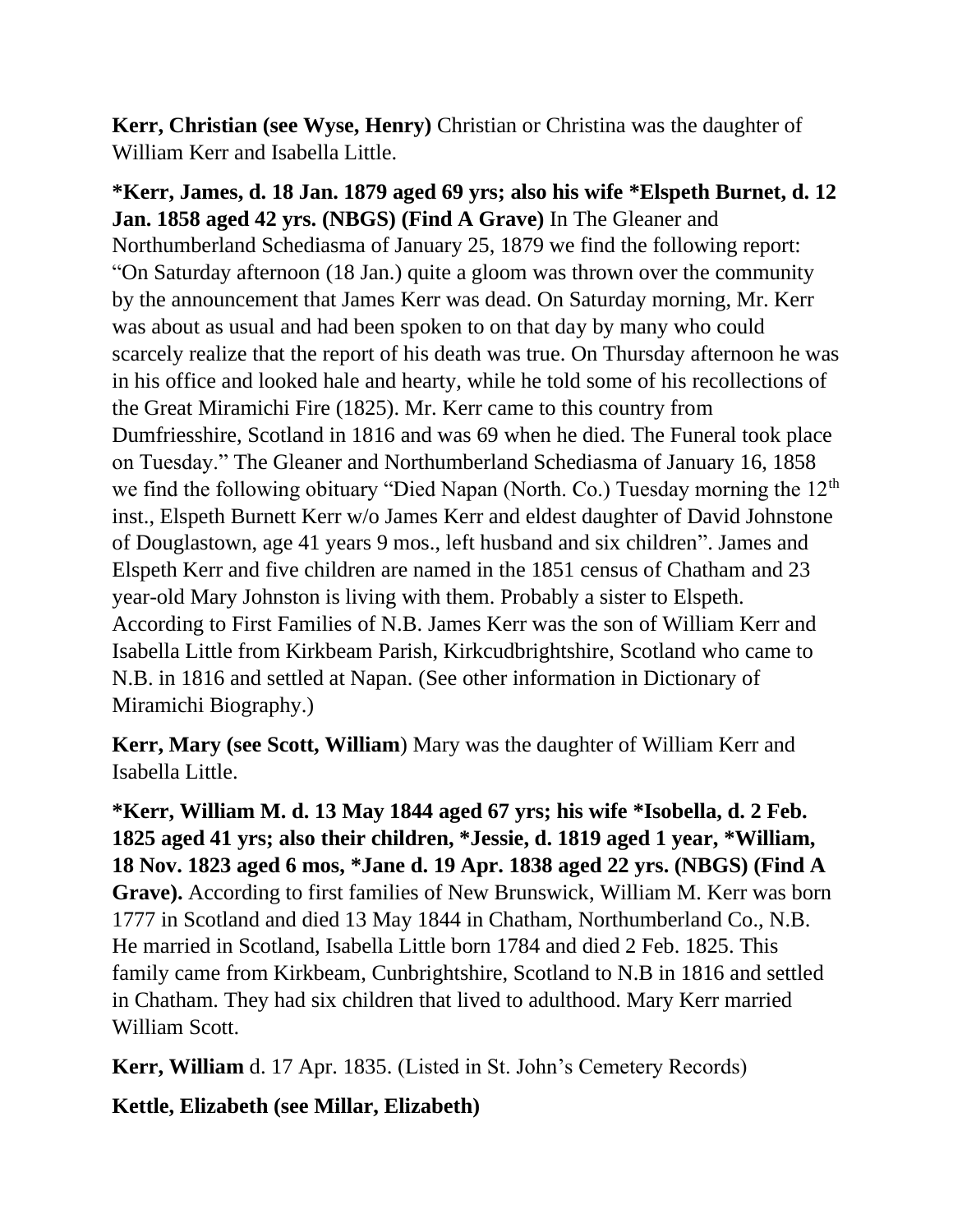**\*Key, Alexander, a native of ????? , Scotland d. ???? . (NBGS) (Find A Grave).** The Dictionary of Miramichi Biography has that he was a Doctor baptised in Dundee, Scotland on the 6 Dec. 1795. He came to Chatham and established a practise in 1816. He married **Margaret Henderson** the second daughter of Patrick Henderson  $10<sup>th</sup>$  of December 1823. He was still active in his work in 1847 when the passengers and crew of the barque "Looshtauk" were confined to Middle Island. A few days later Key boarded the brig. Richard White from Cork and finding some of the passenger's ill, he placed all on board in quarantine separate from those of the Looshtauk. He was a founding member of the Highland Society and the second President from1843 till his death in Chatham 26 May 1851. On the 14th of June 1851, the Saint John New Brunswick Courier carried the following: "Died Chatham (North. Co.)  $27<sup>th</sup>$  ult., Alexander Key, Esq. M.D." and on the 25 May 1851, The Gleaner and Northumberland Schediasma carried the following: "Died this morning 8 o'clock, Dr. Alexander Key, age 57, resided in this place 35 years, Funeral Thursday 3 o'clock." On the 6<sup>th</sup> of September 1845, The Saint John New Brunswick Courier carried the following: "Died Chatham (North. Co.) 25<sup>th</sup> of August, Margaret Key w/o Dr. Alexander Key and d/o Patrick Henderson, Esq., age 47."

**\*Kidson, Archibald, son of Archibald Glen Kidson of Glasgow, Scotland, d. at Chatham, in his 61st. yr. (NBGS) (Find A Grave)** On the 15 December 1881, The Saint John Daily News carried the following: "Died Chatham (North. Co.)2<sup>nd</sup>. of December, Archibald Kidston, native of Glasgow, Scotland, 63rd. year."

**Lawson, Mrs. d. 1894. (Find A Grave) (No Stone).**

**Little, Mary, relict of Robert Little, and subsequently wife of John McKenzie d. 5 Jan. 1835 in her 40 year.** (See McKenzie, Mary below.)

**\*Little, Robert, Innkeeper, d. Nov. 1824. His horse took fright and he was thrown from his sled and died in the course of two hours leaving a wife & 6 children. (NBGS) (Find A Grave).**

**\*Loban, William,Senior, b.Miramichi 12 Jul. 1812, d. 14 Apr. 1882; his wife \*Mary, 31 Aug. 1820 – 5 may 1882. (NBGS) (Find a Grave)** On the19th. of April 1882, The Daily News of Saint John carried the following: "Died Chatham (North.Co.)  $14<sup>th</sup>$ . Inst., Wm Loban, age 69."

**\*Loggie, Alexander Anderson (1813 – 27 Feb. 1896) (see Carruthers, Mary) (NBGS) (Find A Grave).** According to First Families of New Brunswick,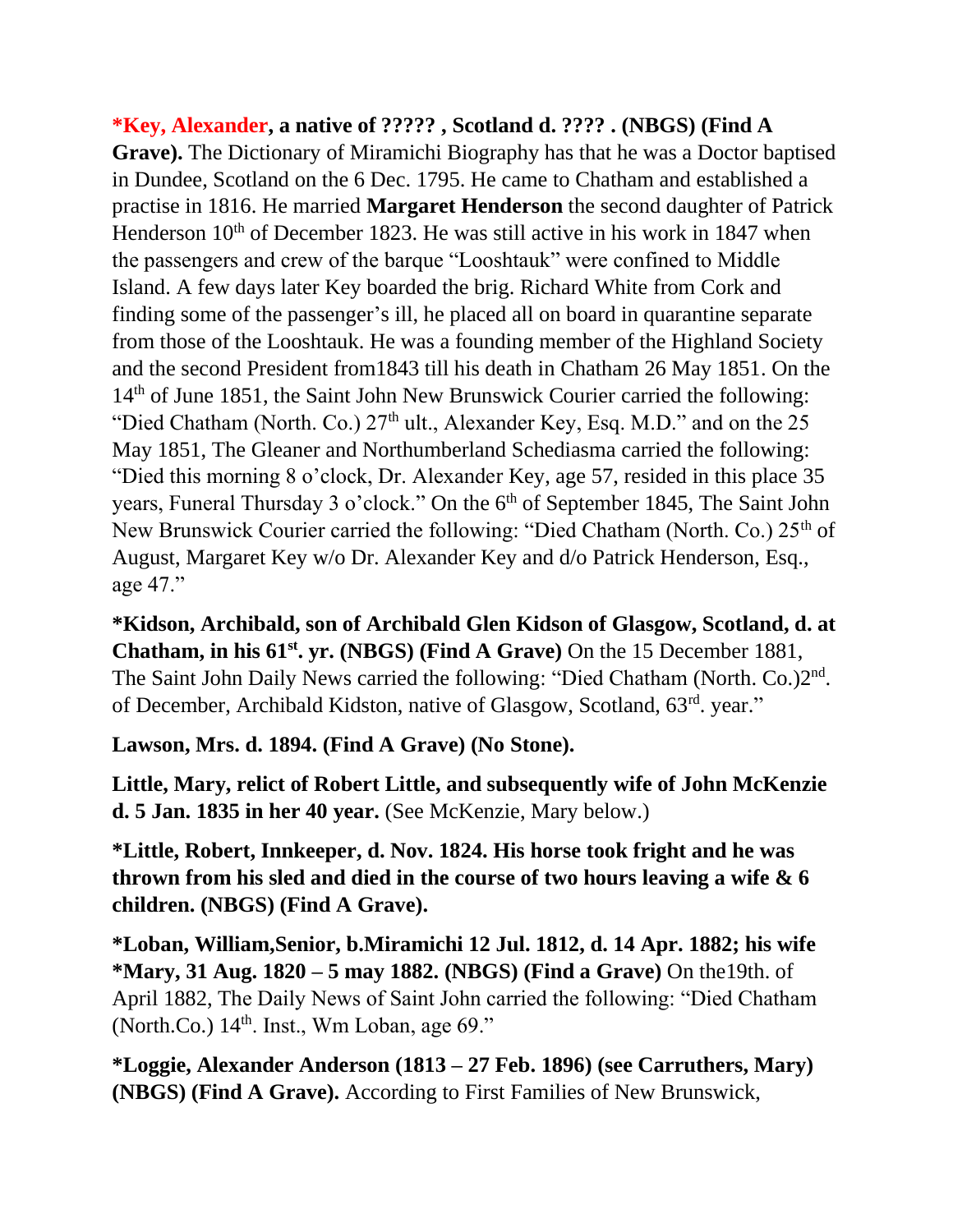Alexander Dodge Loggie married Mary Carruthers. He was the son of William Loggie and Jane Urquhart.

**\*Loggie, George, son of Peter & Margaret Loggie, d. 18 Sep. 1846 in his 27th yr; also \*William, their son d. 25, 1846 in the 25th. year of his age. (NBGS) (Find A Grave).** The Head Quarters, Fredericton, N.B. 30th Sep. 1846 carried the following death notices: "Died at Black Brook, Chatham parish (Northumberland Co.) 18 inst., George Loggie fourth son of Peter Loggie, age 27 and on the 23 inst., William Loggie fifth son of same, age 25."

**\*Loggie, William I. (1846 – 25 Aug.1891) (from various Newspapers, etc, - A.C. (NBGS) (Find A Grave)** On 2nd of September 1891 The Chatham World carried the following notice: "The death of William I. Loggie took place at his home in Black Brook early Tuesday morning 25<sup>th</sup> of Aug. The deceased had been in poor health for several years. He leaves a wife and three children. The remains were followed by a great cortege to the place of interment in St. Andrews Cemetery, Thursday last." On the 2nd of September, 1891 The Chatham World carried the following notice: "Died at his residence, Black Brook Morning of  $25<sup>th</sup>$ of August., William I. Loggie s/o Alexander Loggie, Sr., age 45."

**Low, Elspeth d. 16 Feb. 1827 (NBGS) (Find a Grave) On the 20<sup>th</sup> of February** 1827, the Chatham Mercury carried the following: "Died Wednesday, Elspeth Low, widow of James Low, late of Aberdeen seat age 81."

#### **Low, James is probably buried her also.**

**\*Manderson, William, merchant of London, came to Miramichi in 1831, d. 12 Apr. 1835 aged 77 yrs; his wife \*Agnes d. 28 Oct. 1838 aged 81 yrs, leaving offspring to lament loss. (Find A Grave) (Stone missing since 1938).**

**\*Mason, Grace, wife of \*William Mason, d. 17 Nov. 1835 aged 71 yrs, native of Scotland. (Find A Grave) (Stone missing since 1938).** Under Andrew Mason in Dictionary of Miramichi Biography we find that Andrew Mason's father was William Mason and his mother was Grace Smith from Borrowstownness, Linlithgowshire area of Scotland. The N.B. Census of 1851 states that William Mason Sr. entered the province in 1825 and his wife and family entered in 1828. William Sr., Andrew and William Jr. were all shipbuilders and practised their trade on the Miramichi. On the 8<sup>th</sup>. of January 1839, the Gleaner and Northumberland Schediasma carried the following: "Married at Miramichi Point (North. Co.) 1<sup>st</sup>. inst., by Rev. Robert Archibald, William Manson, Chatham Parish and Susannah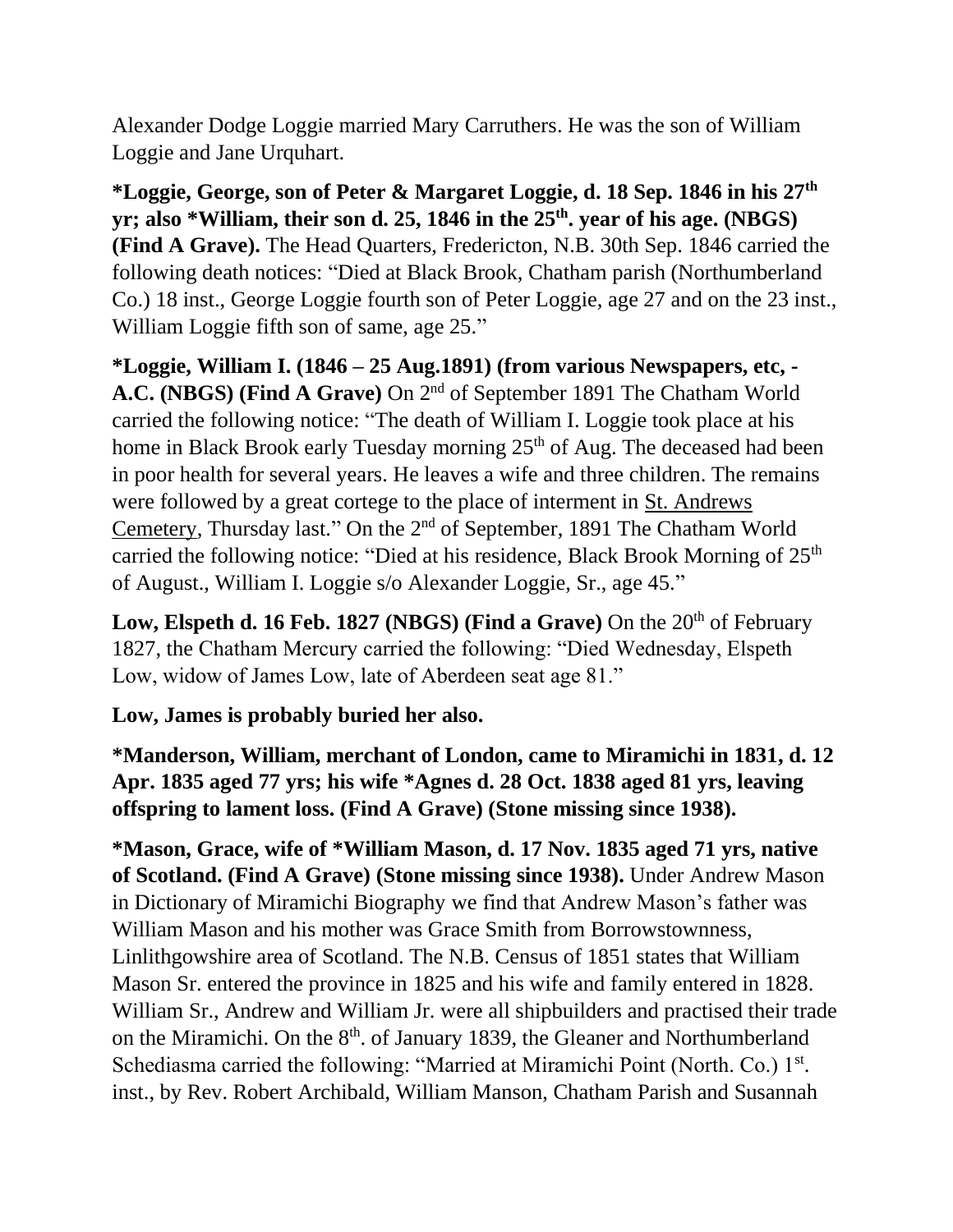Wilson, Nelson Parish." Susannah was the daughter of John Wilson and Euphemia Clouston of Wilson's Point. On the 18<sup>th</sup> of January 1845, The Saint John Courier carried the wedding of Andrew Mason and Jane Currie which took place on the 13<sup>th</sup>. of January 1845 in Chatham. On the 30<sup>th</sup>. of October 1852, The Gleaner and Northumberland Schediasma carried the following: "Tea Party given to Andrew Mason in The Sons of Temperance Hall by the Mechanics of Chatham and workman employed in the shipyard of Johnson & Mackie of which Mr. Mason was foreman. Andrew Mason and his brother are leaving for Australia." Their last ship built on the Miramichi was the Indian Queen, a 1,040 – ton clipper ship designed along the lines of St. John's Marco Polo. When she was launched in 1852 the Mason brothers and their families sailed to England on her and then to Australia. Andrew died in Australia at age 47 leaving his wife Jane Currie and seven children there. In 2018 we received an e-mail at Wilson's Point from one of their descendents in Australia.

## **\*Masterton, John, son of William Masterton, mason, m\_\_\_\_\_land, Scotland, d. 3 Jul. 1820 aged 37 yrs. (NBGS) (Find A Grave)**

**\*Mays, Henry (see Wilson, Isabella) (From various Newspapers, etc, - AC.**  On the 6th of January 1855, The Gleaner and Northumberland Schediasma carried the following: "Married the  $5<sup>th</sup>$  of January, Napan (North. Co) by Rev. William Stewart, Henry Mays /Miss Isabella Wilson." On the 1st of April 1869, The Gleaner and Northumberland Schediasma carried the following: "Died at Napan, Saturday the  $20<sup>th</sup>$  inst., Isabella w/o Henry Mays, age 32, left husband and five children." Isabella was the daughter of Mungo Wilson and Mary Irving.

#### **McAdam, Flora (McIssac) (1831 – 19 Jan. 1911) (Find A Grave) (No Stone)**

# **\*McArthur, John (see Blair, Christian)**

**\*McDermaid, Donald, d. 31 May 1909 aged 89 yrs. (No stone – Info. From McDonald's Funeral Home records) (Find A Grave) (No Stone).** Donald and Janet McDermaid are living with their widowed mother in the 1901 Census of Chatham.

## **\*McDermaid, J. d. 31 May 1909 aged 85 yrs. (Find A Grave) (No stone) – Info. From McDonald's Funeral Home records)**

**\*McDonald, Colin Campbell, d. at residence at Oak Point, 25 Mar. 1870 aged 70 yrs, a native of Argyleshire, Scotland. (NBGS) (Find A Grave) (No Stone).**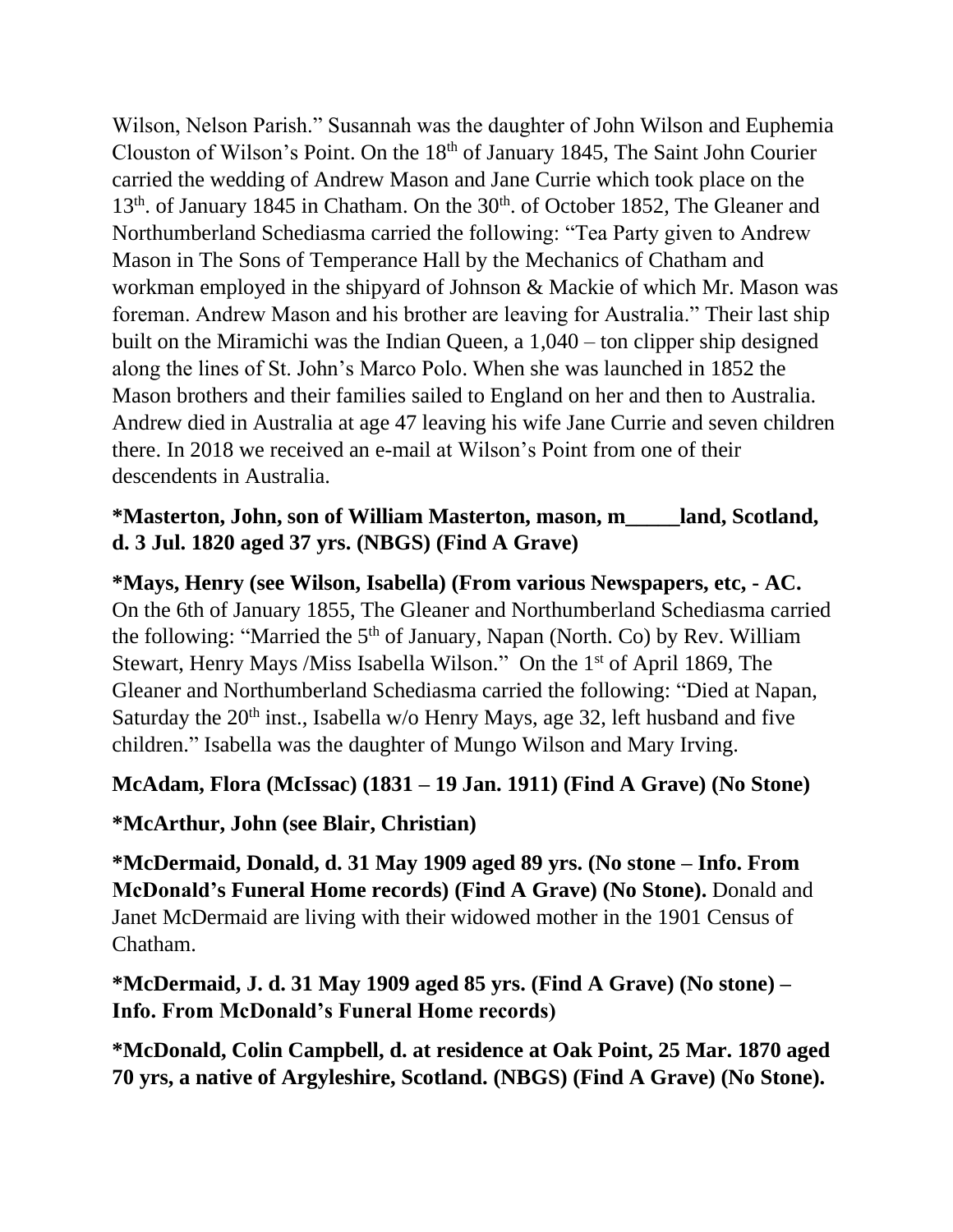**\*McKenzie, John. D. 9 Mar. 1873 aged 67 yrs, a native of Sutherlandshire, Scotland. (Find A Grave)** (McKenzie, John – see Little, Mary) On the 12<sup>th</sup>. March 1873, The Newcastle Union Advocate carried the following: "Died at his residence, Chatham (North. Co.) Sunday afternoon, 9<sup>th</sup>. Inst., John McKenzie, age 67. Funeral this afternoon at 2 P.M."

**\*McKenzie, Mary, wife of John McKenzie, d. 5 Jan. 1834 aged 40 yrs. (from various Newspapers, etc, -AC) (NBGS) (Find A Grave).** On the 22 Nov. 1831, The Gleaner and Northumberland Schediasma carried the following: "Married Miramichi (North Co.) 9<sup>th</sup>, by Rector of St. Paul's Church, John McKenzie / Mary Little, widow of Robert Little of Chatham."

**\*McNaught, Janet, wife of \*John Muirhead, d. 1841 aged 42? yrs; also their daughter \*Ann d. 1 Jan1842 aged 3 wks, also \*Mary, d. 1859 aged 9 yrs. 6 mos; their son \*John A. Muirhead, d. 23 Sep. 1871 aged 31 yrs. (NBGS) (Find A Grave)**

**\*Millar, Elizabeth, wife of James Millar, a native of Scotland, d. 17 Feb. 1892; \*James Millar Esq, a native of Dumfriesshire, Scotland, d. 2 Dec. 1866 aged 62 yrs, a teacher of Chatham Grammar School. SAME STONE. \*Elizabeth Kettle b. Edinburg, d. Miramichi, 21 Dec. 1880. (NBGS) (Find A Grave).**

**Miller, Benjamin native of Invernessshire, Scotland died at Chatham 26 Jun. 1866 - age 63**) (NBGS) (Find A Grave) On the  $30<sup>th</sup>$  of June 1866, The Gleaner and Northumberland Schediasma carried the following: "Died Tuesday, Benjamin Miller, age 63."

**Miller, Hannah MacCallum died at Ottawa 17 Sep. 1892 - age 79) (NBGS) (Find A Grave).** On the 28<sup>th</sup> of September 1892, the Newcastle Union Advocate carried the following: "Died Ottawa, Ontario, Sep. 17, Hannah MacCallum Miller widow of Benjamin Miller, age 79. Interred at Chatham (North. Co.) Sep. 20."

**\*Millidge, Sarah Caroline, daughter of Stephen & Sarah Millidge, wife of Edward H. Cutler, d14 Aug. 1821 aged 25 yrs. (NBGS)** According to First Families of N.B., Caroline Millidge was the daughter of Stephen Millidge and Sarah Botsford, who came to N.S. as Loyalists in 1783. Sarah Caroline married Edward Hicks Cutler of Annapolis, N.S. and Chatham, N.B. He was born the 12<sup>th</sup> of March 1791 and died 1 Jan. 1867. On the  $26<sup>th</sup>$  of August 1820, The Acadian Recorder from Nova Scotia carried the following: "Married Aug. 16<sup>th</sup>, Sackville,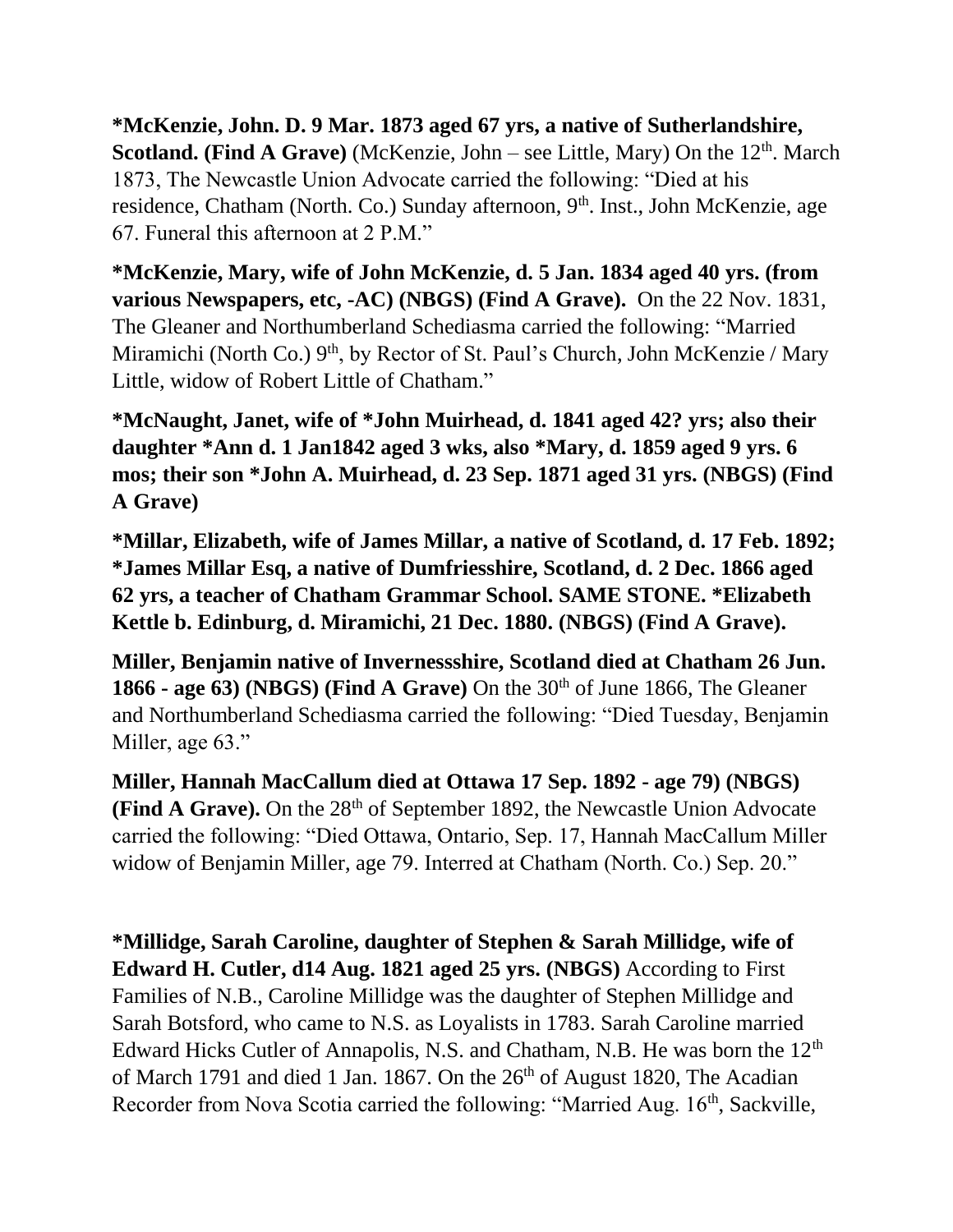by Rev. C. Milne, Edward H. Cutler, merchant, Miramichi and Sarah Caroline d/o the late Stephen Millidge, Esq."

## **\*Mitchell, Matthew, d. 25 Mar. 1858 aged 77 yrs. (Find A Grave) (Stone missing since 1938).**

**Muirhead, Ada (June 1864 – 24 Aug. 1864) (NBGS) (Find A Grave)** On the 30th Aug. 1864, the Saint John Globe carried the following:" Died at Chatham (North. Co.) Wednesday 24<sup>th</sup> inst., Ada d/o W. Muirhead, Esq., age 2 mos."

**\*Muirhead, Agnes J, wife of \*John Sadler d. 1882. (NBGS) (Find A Grave)**  According to First Families of N.B., Agnes J. Muirhead was the d/o William Muirhead born 4 Apr. 1819 in Pictou, N.S. and died the 29 Dec. 1984 in Chatham and Ann Gray d/o Alexander Gray of Aberdeen, Scotland, b.1824 and died 11 Sep. 1882 in Chatham. William was the son of John Muirhead and Janet McNaught who came from Dumfriesshire, Scotland to Pictou, N.S. in 1817 and settled in Chatham about 1831. On the 19<sup>th</sup> of January 1882, The Saint John Daily Telegraph carried the following: "Died Chatham (North. Co.) Saturday  $14<sup>th</sup>$  inst., Agnes J. Sadler, age 37, w/o John Sadler, Esq., and eldest d/o Hon. Senator Muirhead." On the 23rd of October 1893, the Saint John Daily Sun carried the following: "Died Chatham (North. Co.) Nov. 21 – John Sadler, one of the highly respected citizens of Chatham, died this morning at 10 after a brief illness. The deceased was the sonin-law of the late Senator Muirhead and took an active part in the business conducted by that gentleman and for many years had been a partner in the firm of Gillespie and Sadler, two children survive him."

**Muirhead, Alexander Frederick Reed "Fred" (12 Mar. 1879 – 19 Mar. 1879) (NBGS) (Find A Grave)** On the 29<sup>th</sup> of March 1879, the Saint John Telegraph carried the following: (Died Chatham (North. Co.) 19<sup>th</sup> inst., Alexander Frederick Reed Muirhead infant s/o Henry A. Muirhead and Muirhead, age 8 days."

**Muirhead, Ann Gray (1824 – 11 Sep. 1882) (No Stone)** On the 14th of September 1882, the Saint John Daily Telegraph carried the following: "Died Chatham (North. Co.) Monday 11<sup>th</sup> inst., Annie Gray Muirhead w/o Hon. Senator Muirhead and d/o late Alex. Gray, merchant of Aberdeen, Scotland." See also Dictionary of Miramichi Biography for William Muirhead.

**Muirhead, Annie (12 June 1854 – 17 September 1877) (Find A Grave) (No Stone).** On the 19<sup>th</sup> of September 1877, the Newcastle Union Advocate carried the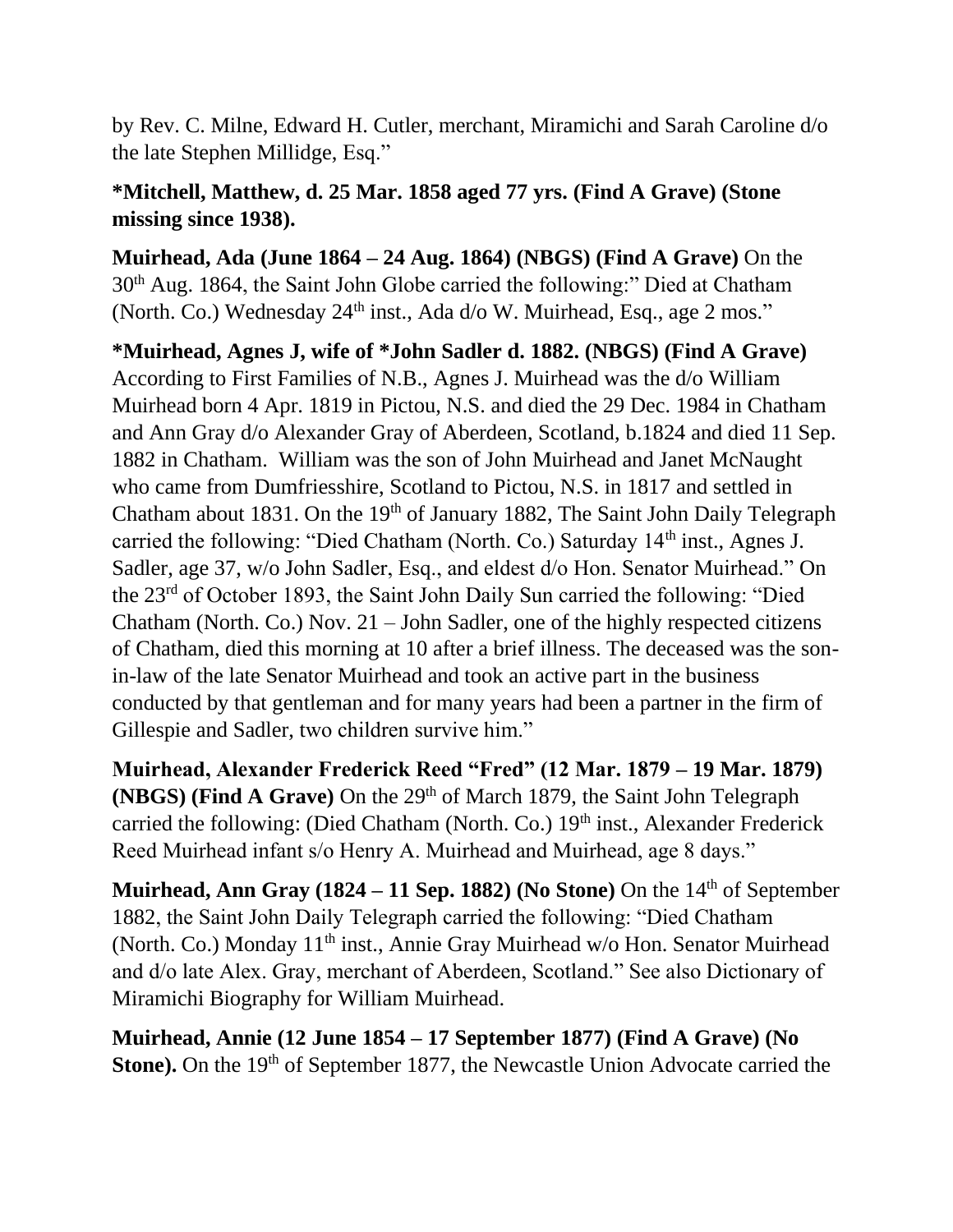following: "Died Chatham (North. Co.) Monday  $17<sup>th</sup>$  inst., of paralysis of the brain, Annie Muirhead second d/o Hon. Senator Muirhead, age 23, Funeral Wed. 3 P.M."

**Muirhead, Gladys Holmes (NBGS) (Find A Grave**) Name on Headstone below Fred but no dates are given).

**\*Muirhead, Henry A. d. 19 May 1895 aged 45 yrs. (NBGS) (Find A Grave)**  According to Dictionary of Miramichi Biograohy Henry Alexander Muirhead was born in Chatham, N.B. on the  $6<sup>th</sup>$  of May1850, s/o William Muirhead and Ann Gray; marries 1<sup>st</sup> in 1876 to **Clara J. Reed** of Saint John, and 2<sup>nd</sup> in 1892 to **Francis J. Blair**, d/o George Adam Blair and Sarah Mignowitz, He died in Chatham the 19 May 1895.

**Muirhead, James Robert (3 Jun. 1852 – 8 Feb. 1886) (NBGS) (Find A Grave)** On the 10<sup>th</sup> of February 1886, the Chatham World carried the following: "Died at St. John. 8 Feb., James Muirhead s/o late Hon. Wm. Muirhead, age 33. Funeral Wednesday 2:30 P.M."

## **Muirhead, John (see McNaught, Janet)**

**Muirhead, John MacBean d. 14 Jul. 1849 (NBGS) (Find A Grave)** On the 17<sup>th</sup> of July 1849, The Gleaner and Northumberland Schediasma carried the following: "Died Friday eve., John MacBean Muirhead s/o William Muirhead, age 3years 3 mos."

**Muirhead, Elizabeth M. d. 23 Jun. 1860 – age 7 mos. (NBGS)**. On the 2nd of June 1860 The Gleaner and Northumberland Schediasma carried the following: "Died Chatham (North. Co.) 26 ult., Elizabeth Millar Muirhead d/o William Muirhead, Esq., age 7 mos."

**Muirhead, Mary Ada d. 15 Aug. 1862 (NBGS) (Find A Grave)** On the 23rd of August 1862, The Gleaner and Northumberland Schediasma carried the following: "Died Tuesday at 11:00 p.m., Mary Ada Muirhead d/o William Muirhead, Esq., age 16 mos."

**\*Muirhead, Mrs. d. 19 May 1906 aged 56 yrs. (from various Newspapers, etc, - AC) (Find A Grave) (No Stone)**

**Muirhead, William (4 Apr. 1819 – 29 Dec. 1884) (Find A Grave) (No Stone)**

**Muirhead, William W. (1848 – May 1906) (NBGS) (Find A Grave)**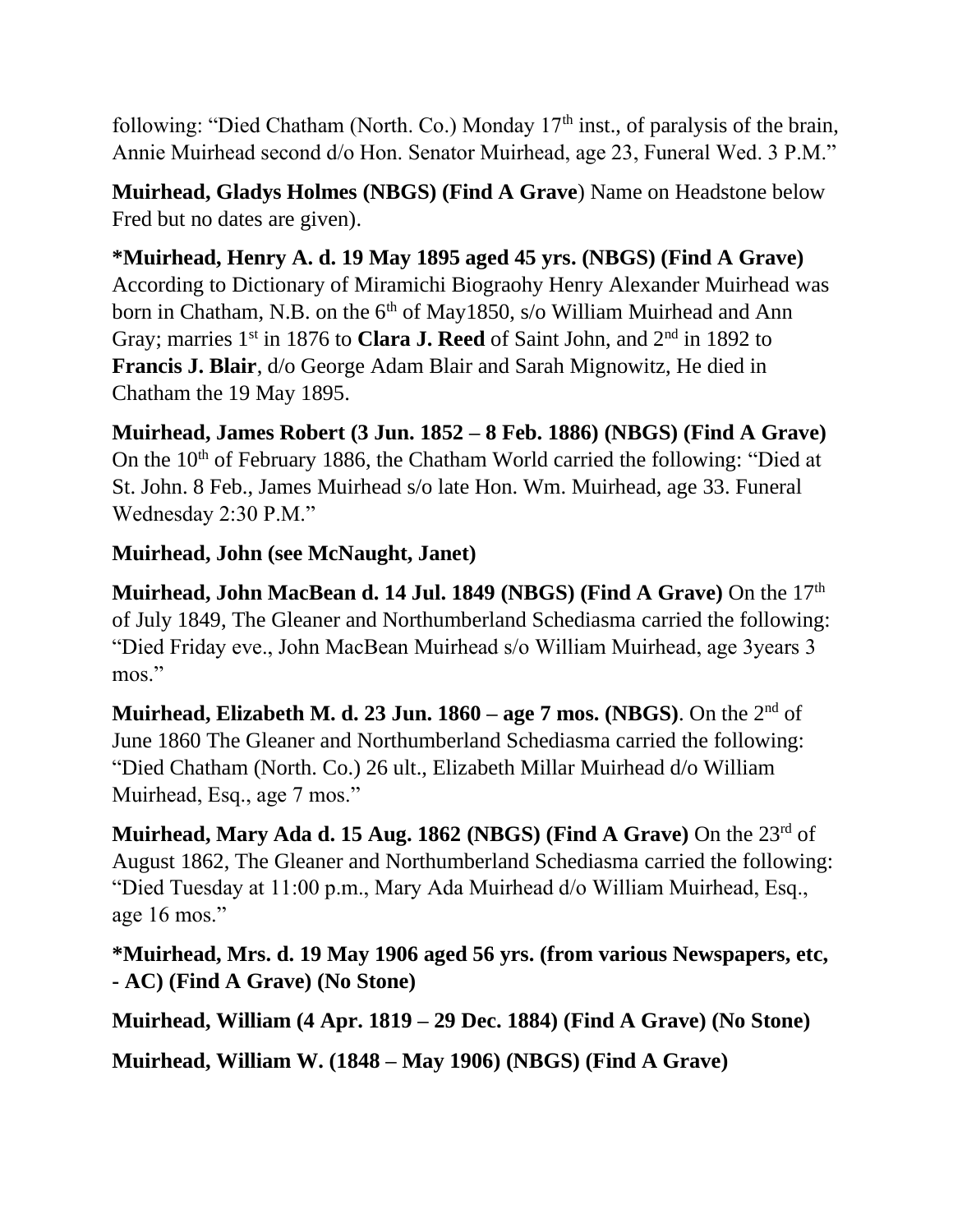**\*Nicholson, James, son of Robert & Mary Ann Nicholson, d.11 Apr. 1865 aged 30 yrs. 6 mos. (Find A Grave) (Stone missing since 1938)** According to First Families of N.B., Robert Nicholson was born 31 Oct. 1808 in Dumfriesshire, Scotland and died 20 Jan. 1898 in Chatham. He married Mary Ann Osburn born 1809 in Cumberland, England and died June 1898 in Chatham. They came to Halifax about 1833 and Chatham in 1835. Their son James died 11 Apr. 1865 in Tracadie, Gloucester Co., N.B.

**\*Nesbit, James, d. 13 Apr. 1862 aged 74 yrs; his wife \*Mary, d. 25 Mar. 1859 aged 80 yrs; their son \*George, d. 15 Jun. 1820 aged 14 yrs; their daughter \*Margaret, d. 15 Oct. 1830 aged 13 yrs. (NBGS) (Find A Grave)** On the 26th of March 1859, The Gleaner and Northumberland Schediasma carried the following: "Died Friday morn., Mrs. Mary Nisbet, age 80, native of Dumfriesshire, Scotland. Came to Chatham in 1819 with her husband and family." On the 26 of April 1862, The Gleaner and Northumberland Schediasma carried the following: "Died at Chatham (North. Co.) 13<sup>th</sup> inst., George Nesbit, age 74. Came to Miramichi in 1818 and resided in Chatham 44 years during which time he lost his wife and three children." I think that the newspaper made a mistake calling him George instead of James as his headstone has James and his name is James in the 1851 Census of Chatham. On the 17<sup>th</sup> of August 1830, The Gleaner and Northumberland Schediasma carried the following: "Died Friday afternoon, Margaret Nisbet d/o James Nisbet, Chatham (North. Co.), age18."

**Palmer, John (d. 24 Sep. 1821) (NBGS) (Find a Grave) (No Stone)** Commander of the Lydia.

**Patterson, James (D. 6 Jun. 1874) (NBGS) (Find A Grave)** On the 17<sup>th</sup> of June 1874, the Newcastle Union Advocate carried the following: "Died Chatham (North. Co.) Saturday 6<sup>th</sup>. of June, James Patterson, Mason, age 59, native of Dumfriesshire, Scotland.

#### **Patterson, Jessie (August 18, 1878 – age 56) (NBGS) (Find A Grave)**

**Patterson, John Cameron MacBean (1849 – 23 Mar. 1851) (NBGS) (Find a**  Grave) On the 24<sup>th</sup> of March 1851, The Gleaner and Northumberland Schediasma carried the following: "Died Chatham, Sunday morn., John Cameron MacBean Patterson s/o James Patterson, age1 year 9 mos."

**\*Peabody, Francis, Esq., son of Captain Peabody of Majorville (Maugerville), Sunbury, d. 4 Jul. 1841 aged 81; his wife \*Lydia, d. 13 Nov. 1845 aged 70 yrs.**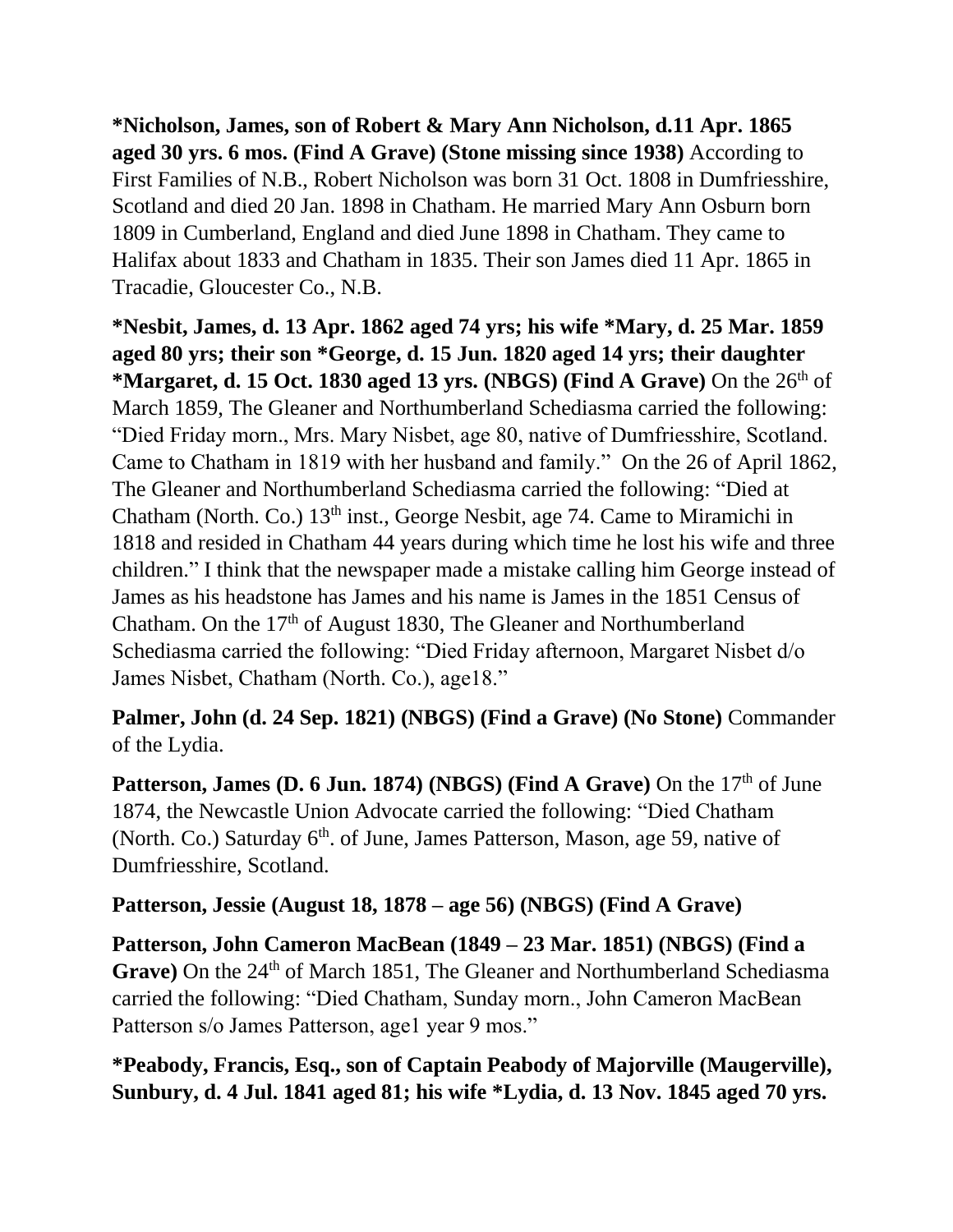**(NBGS) (Find A Grave)** On the 10<sup>th</sup> of July 1841, The New Brunswick Courier in Saint John carried the following taken from the Miramichi Gleaner: "Died Chatham (North. Co.), Sunday morning, Francis Peabody, Esq. s/o Capt. Francis Peabody of Maugerville, Sunbury Co., age 81. He was a native of the United States when a British Province, was born in 1760, and emigrated with his loyal parents when he was a mere child. For nearly 50 years he was a resident of Chatham, respectable merchant, long been called the father of the Settlement." On 24<sup>th</sup> of November 1843, The Weekly Chronicle in Saint John carried the following: "Died at Chatham (North. Co.), Monday  $13<sup>th</sup>$  inst., Lydia Peabody, widow of Francis Peabody, Esq., age 70." According to Northumberland County marriages Francis Peabody and Lydia Brooker were married 1 Sep. 1808.

**Perley, Alexander (19 Apr. 1812 – 28 Oct. 1831) (Find A Grave)**

**Perley, Asa Alexander (1850 – 19 Feb. 1870) (Find A Grave) (No Stone)**

**Perley, Ellen (11 Nov. 1828 – 27 Oct. 1846) (Find A Grave) (No Stone)**

**Perley, Janet Elizabeth (1857 – 23 Feb. 1870) (Find A Grave) (No Stone)**

**\*Perley, Eleanor, eldest daughter of Dudley & Ann Perley, and wife of \*John Porteous of Chatham, d. 13 Aug. 1828 aged 20 yrs. (NBGS) (Find A Grave)**  On the 5<sup>th</sup>. August 1828, the Chatham Mercury carried the following: "Died Friday, Ellen Porteous, widow of J. Porteous and eldest d/o Dudley Perley."

**\*Perley, Phoebe, daughter of Dudley & Ann Perley, d. 13 Sep. 1830 aged 5 yrs; also their son Alexander, d. 28 Oct. 1831 aged 20 yrs. (NBGS) (Find A**  Grave) On November 30<sup>th</sup>. 1831, The Gleaner and Northumberland Schediasma carried the following: "Died Saturday morning, Alexander Perley s/o Dudley Perley, age 20." (See Alexander Perley above.)

**\*Petrie, Jane, wife of \*John Petrie, native of Speymouth, Murrayshire, Scotland, d. 25 Nov. 1846 aged 43 yrs; leaving a large family; also their son \*Joseph, d. 12 May 1837, and daughter \*Ann, d. 23 Mar. 1847 aged 8 mos. (Find A Grave) (Stone missing since 1938)**

**Porteous, John (see Perley, Eleanor)**

**\*Richardson, Charles, native of Dumfriesshire, Scotland, d. 15 Jul. 1885 aged 46 yrs. (NBGS) (Find A Grave)** On the 21 July 1855, The Gleaner and Northumberland Schediasma, carried the following: "Died Sunday afternoon, 15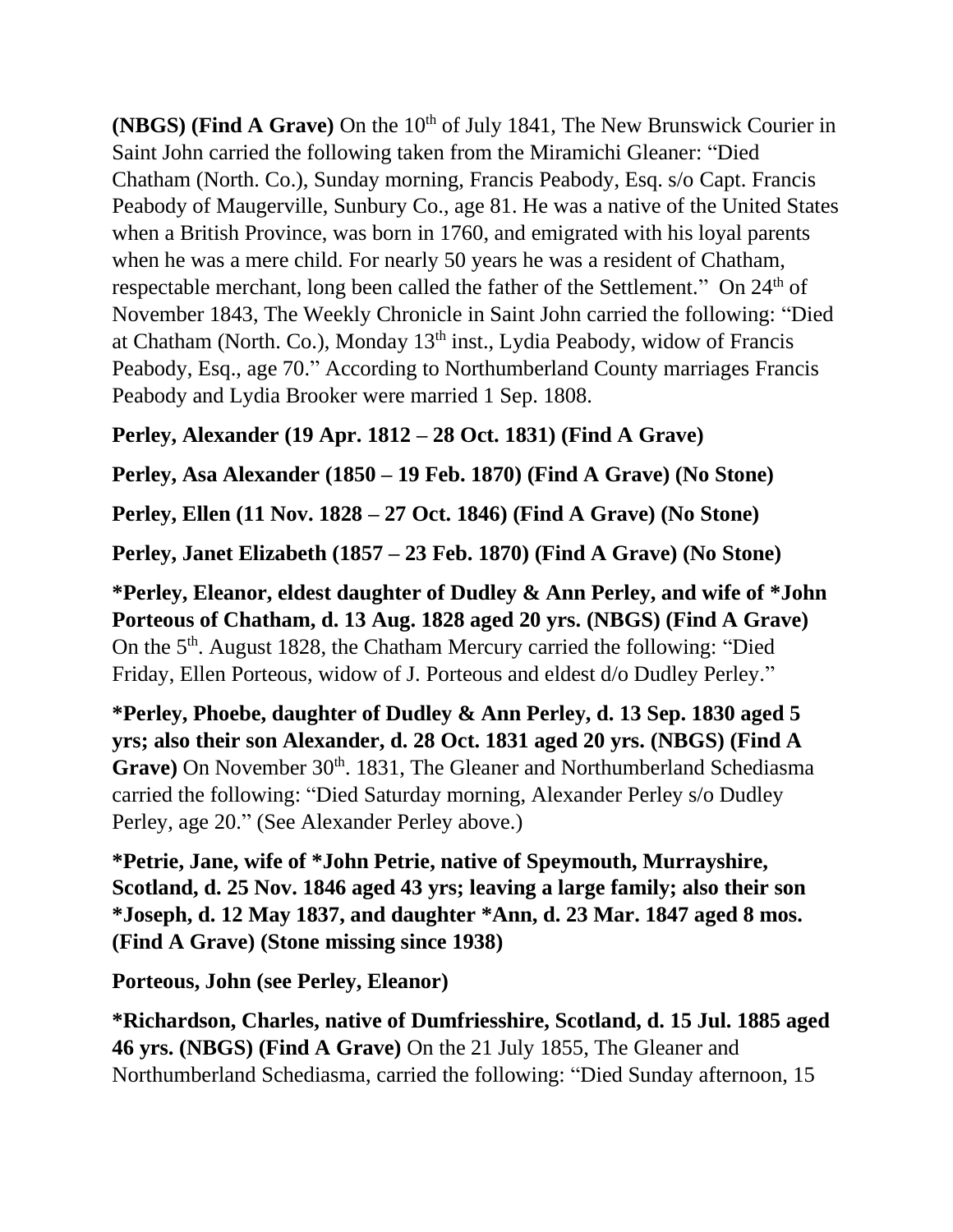inst., Charles Richardson, age 46, native of Annadale, Dumfriesshire, Scotland, resident of this place for the past 8 years."

**Sadler, John** (see Muirhead, Agnes J.)

**\*Scott, William, d. 21 Jan. 1858 aged 63 yrs; his wife \*Mary Kerr, daughter of William & Isobella Kerr, d. 23 Jun. 1828. (NBGS) (Find A Grave)** According to First Families of N.B. Mary Kerr was born in 1800 in Scotland and died in 1823 in Chatham and she was married to a Mr. Scott b. 1795 and died 21 Jan. 1858.

**Shirreff, Adam Dixon (1783 – 24 Jan. 1839) (NBGS) (Find A Grave)** Large stone face down. Adam Dixon Shirreff was a businessman born in Leith, Scotland in 1783 and married Jane Hunter, a native of Nova Scotia, in 1820. Adam D. Shirreff was a British Army officer who settled in Halifax for a number of years, then moved to Miramichi in 1824 with his wife and eldest daughter and operated a brewery or distillery in Chatham. He also built a business in fishing mackerel and gaspereaux for the West Indies market and for this purpose he obtained a grant to Middle Island in 1830. However, he got involved with Cunard's in some way and they seized and appropriated the island and the fisheries in 1833. In 1831 Shirreff was secretary of the short-lived Chatham Philanthropic and in 1832 he was a trustee of the new Presbyterian parochial school. Shirreff and his wife, Jane Hunter, had five daughters and two sons, all of whom were still alive in 1893. They included Janet D. Shirreff, the wife of Thomas Vondy; Henrietta Shirreff. The wife of John Mercer Johnson; John Shirreff and Adam Dixon Shirreff Jr. moved to Cambridgeport, Massachusetts in 1884. Dictionary of Miramichi Biography.

#### **Shirreff, Jane Hunter (d. 19 Oct. 1845) (NBGS) (Find A Grave)**

# **Shirreff, Janet D. (See Vondy, Thomas)**

**\*Simonds, Richard, son of Richard & Ann Simmonds, d. 15 Nov. 1818, aged 9 mos. 7 days. (NBGS) (Find A Grave)** Richard Simmonds Sr. was a businessman, JP, JCP, and MLC. Born in Saint John the 24 April 1789, s/o James Simmonds and Hannah Peabody (a sister of Francis Peabody); married first to Ann Charters in 1812, and second to Margaret (Walker) Newton. Richard Sr. was a nephew of Francis Peabody of Chatham, and in 1810, he and his brother Edward became Peabody's partners in business. Simmonds played an active part in Provincial politics from 1816 to 1832. He and his wife, Ann Charters, had seven sons and a daughter. Dictionary of Miramichi Biography.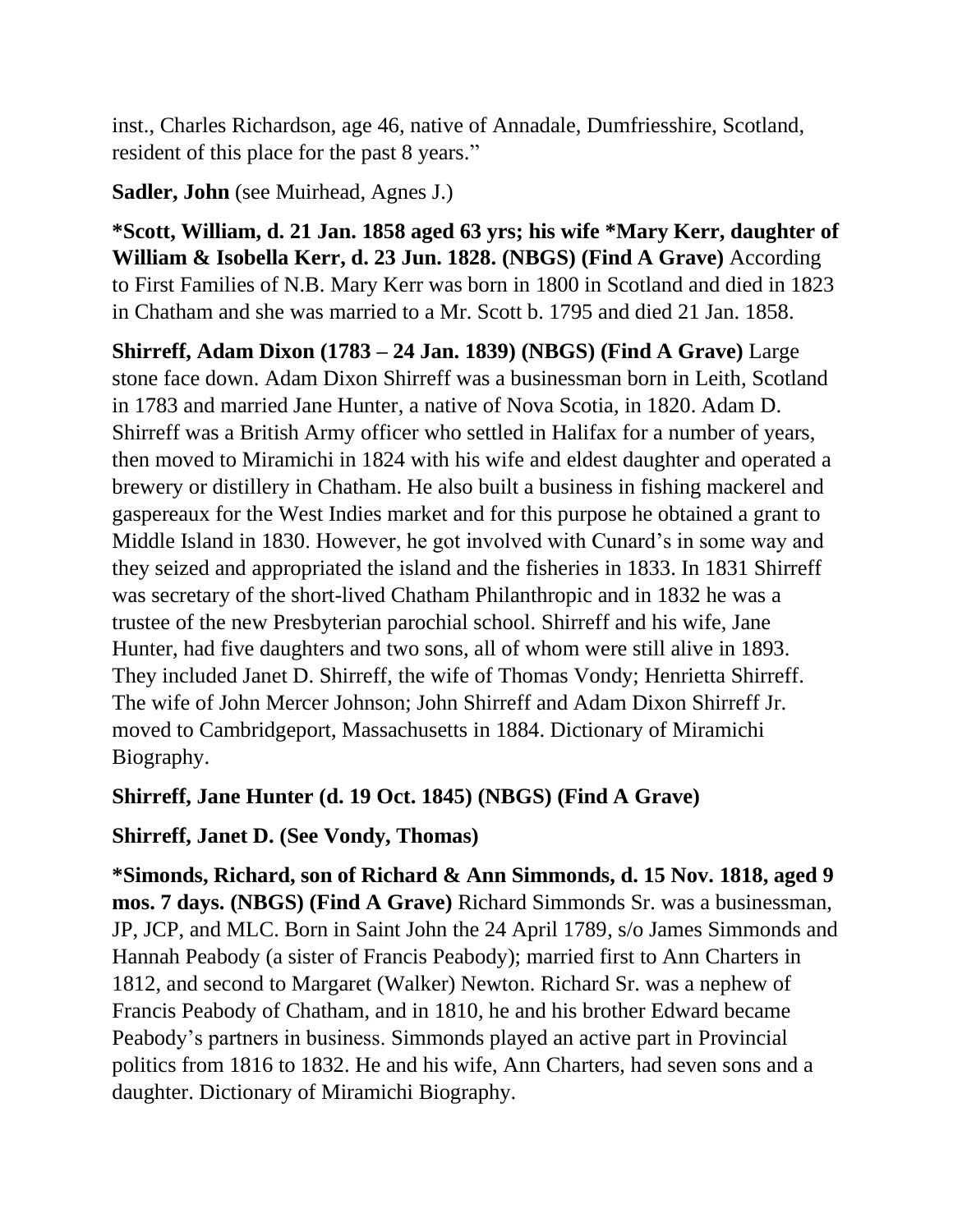**Snow, Lizzie (21 Jul. 1880 – 14 Aug. 1881) (NBGS) (Find A Grave)**

**\*Stephenson, Mary Ann, wife of Thomas Stepheson, d. 30 Nov. 1850 aged 28 yrs; also their daughter \*Elizabeth, d. 27 Feb. 1811 aged 4 yrs; Thomas d. Dec. 1816 age 4 yrs; \*Stewart, d. 15 Mar. 1819 aged 1 yr. (NBGS) (Find A Grave)** On Jan. 7, 1840, The Gleaner and Northumberland Schediasma carried the following: "Thomas Stephenson/ Miss Mary Ann McDonald both of Chatham Parish (North. Co.)." On 2 Dec. 1950, The Gleaner and Northumberland Schediasma carried the following: "Died at her father's residence, Chatham (North. Co.) Saturday, Mary Ann Stephenson w/o Thomas Stephenson and d/o Stewart McDonald, age 28." On April 10, 1858 The Gleaner and Northumberland Schediasma carried the following: "1st. inst., by Rev. Wm. Stewart, Thomas Stephenson / Mrs. Ann Gibbs."

In the 1851 Census of Chatham, we find Thomas Stephenson age 36, a Scottish Shipwright who arrived in this province in 1835 and two daughters Margaret age 11 and Jane age 3 living in the household of Stewart McDonald, his father-in-law.

# **\*Stephenson, Sarah, d. 19 Mar. 1909 aged 36 yrs. (From various Newspapers, etc, -AC. (Find a Grave) (No Stone)**

**Stewart, William d. 19 Feb. 1877. (Find A Grave) (No Stone)** On 21 Feb. 1877 The Union Advocate carried the following: "Died Chatham North. Co., Monday 19th Feb.., William Stewart. Age 69. His remains will be interred in St. Andrew's Church burial ground Wednesday 3 o'clock."

**\*Swayne, David, a native of ----Ysart, Scotland, Comtroller of HM Customs this port, d. 19 Oct. 1853 aged 47 yrs. (NBGS) (Find A Grave)** On Oct 29, 1853, The New Brunswick Courier carried the following: "Died Richibucto (Kent Co.) Thursday eve., 20 inst., age 48 David Swayne, Esq., Imperial controller of Customs and Navigation Laws at Port of Miramichi."

#### **Sweezey, B.J. (27 Feb. 1836 – 17 Aug. 1877) (NBGS) (Find A Grave).**

**Thomson, Catherine McKay (d. 12 Aug. 1857 – age 72) NBGS) (Find A Grave).**

**Thomson, Daniel McKay (d. 18 Nov. 1864) (NBGS – age 54) (Find A Grave).** Daniel MacKay Thomson who was born in 1810 in Scotland was quite likely the son of Rev. James and Catherine.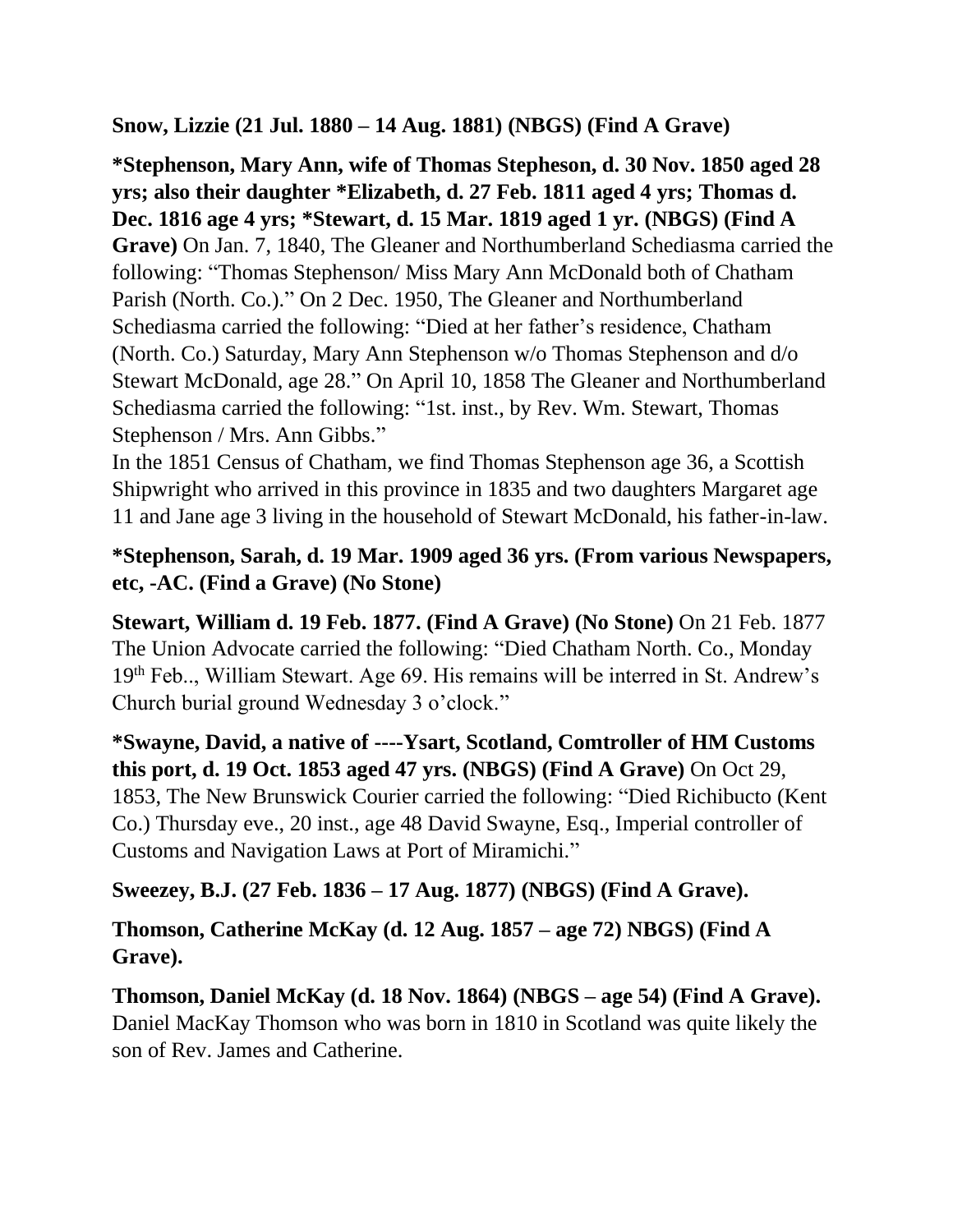#### **Thomson, Rev. James (1780 – 11 Nov. 1830) (NBGS) (Find A Grave).**

Rev. James Thomson was the first Minister at St. Andrew's Presbyterian Church in Chatham from 1816 to his death on the  $11<sup>th</sup>$  of Nov.1830. He was born about 1780 in Dumfriesshire. He was descended from the renowned Annandale Clan Johnstone and his wife, Catherine MacKay Thomson, was descended from Robert Bruce. Rev. James and Catherine were married in 1807 in Scotland. (See Dictionary of Miramichi Biography.)

#### **\*Vondy, Elizabeth M. d. 2 Jan. 1880 aged 20 yrs; \*Joseph W. Vondy, d. at University in Fredericton, 13 Nov. 1873 aged 18 yrs. (NBGS) (Find A Grave)**

On January 3, 1880, The Gleaner and Northumberland Schediasma carried the following: "Died Chatham (North. Co.) Friday 2nd. of Jan.., Elizabeth M. Vondy youngest d/o Thomas Vondy and Jessie Vondy. Funeral from her father's residence, Monday 5<sup>th</sup> of January at 3 P.M. for interment in St. Andrew's Cemetery." On November 14,1873, The Daily Telegraph carried the following: "Joseph W. Vondy of Chatham (North. Co.) a member of the senior class in the University, died this morning of scarlet fever, after an illness of only three days."

**\*Vondy, Thomas, d. 5 Mar. 1886 aged 62 yrs; his wife \*Janet D. Shirreff, d. 29 Nov. 1896 aged 72 yrs. (NBGS) (Find A Grave)** On March 6, 1886, The World carried the following: "Died Chatham (North Co.) 5<sup>th</sup> March, Thomas Vondy, Post Master of Chatham, age 61. Funeral 2:30 p.m. Monday  $8<sup>th</sup>$  inst. Remains to be interred in St. Andrew's burial ground." Another article, March 5, 1880 in the Saint John Globe is as follows: "On Sunday morn. Thomas Vondy, Esq., one of the oldest citizens of Miramichi, father of Thomas Vondy, jr., Post Master of Chatham (North. Co.) died at his residence in this town. Mr. Vondy came to Miramichi 1816 from the Isle of Man and has lived here ever since. He has been partially blind and infirm for several years, but maintained his mental faculities. He leaves a widow and several sons and daughters." "Advocate". Dr. John Vondy and Thomas Vondy Jr. were both sons of Thomas Vondy Sr. and Margaret McCullam according to Dictionary of Miramichi Biography.

#### **Walls ??**

**\*Walls, Charlotte A., wife of \*John Cameron, d. 18 Sep. 1840 aged 25 yrs; also their son \*John James, aged 1 month. (NBGS) (Find A Grave)** Charlotte Walls married John Cameron the 30<sup>th</sup> of March 1839 according to Northumberland Co. Early Marriages.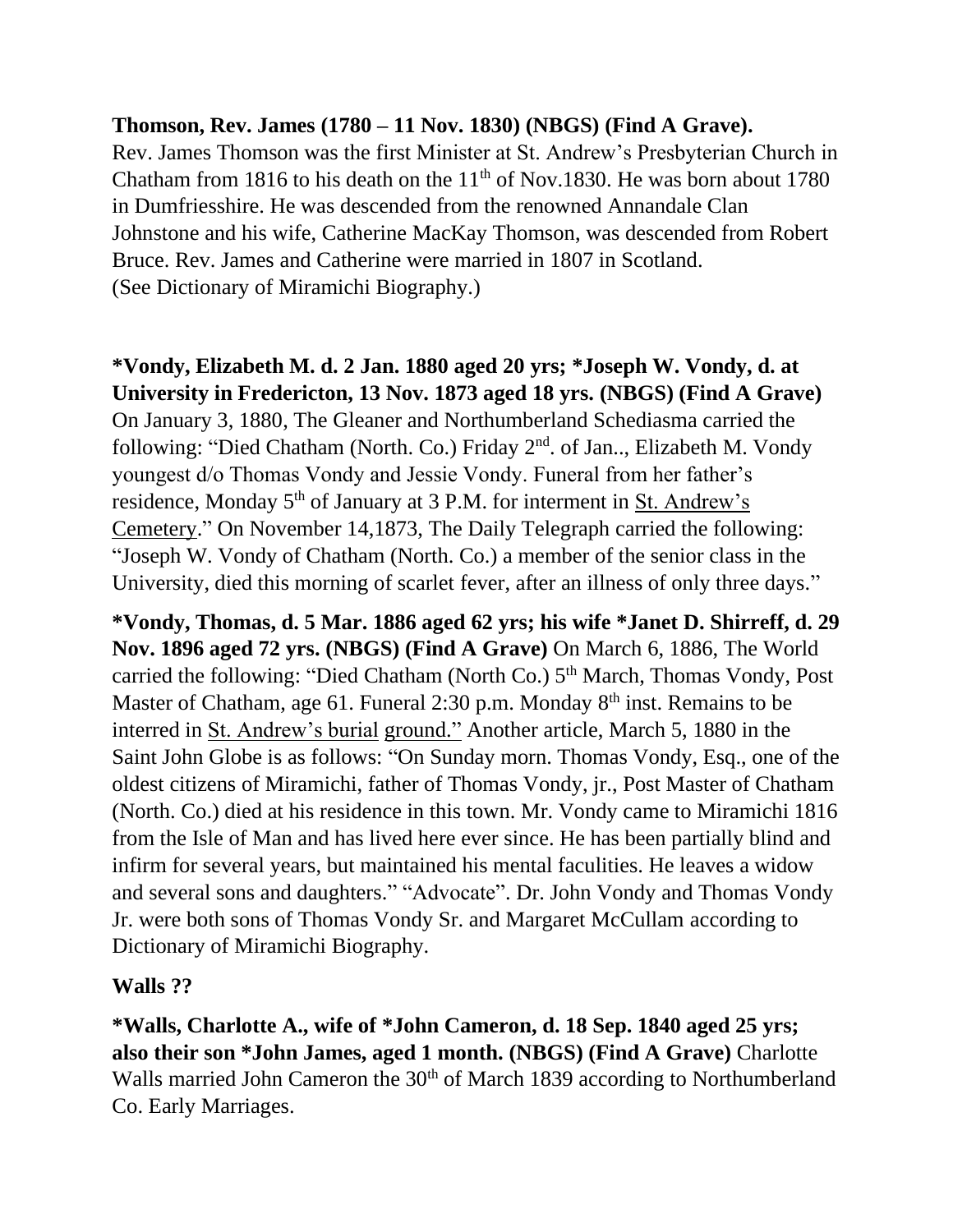# **\*Walls, John, d 1871, wife \*Charlotte and \*several children. (NBGS) (Find A**

**Grave).** According to NBGS Miramichi, Charlotte died June 1, 1860 – age 32. On the 27th of October 1851, The Gleaner and Northumberland Schediasma carried the following: "Married Blackville Manse (North. Co.) 23rd inst., by Rev. Turnbull, John Walls, Chatham / Miss Charlotte Isabella Walls, Blackville Parish."

#### **Walls, Margaret Ann d. 11 Mar. 1866, age 32. (NBGS) (Find A Grave).**

According to Northumberland County Early Marriages by NBGS Miramichi, John Walls married Margaret Ann Campbell on the  $7<sup>th</sup>$  of Nov. 1861. On the  $16<sup>th</sup>$  of Nov. 1861, The Gleaner and Northumberland Schediasma carried the following: "Married Chatham (North. Co.), 7<sup>th</sup> inst., by Rev. C.S.Ogg, John Walls, Pilot / Margaret Campbell, Tabusintac."

**Walls, James (d. 17 Oct. 1882) (NBGS) (Find A Grave)** On the 30<sup>th</sup> of Apr. 1839, The Gleaner and Northumberland Schediasma carried the following: "Married the 29<sup>th</sup> inst., by Rev. Robert Archibald, James Walls and Miss Margaret Perley, both of Chatham Parish (North. Co.)." On the 20<sup>th</sup> 0f October 1882, the Saint John Daily News carried the following: "Died at Lower Chatham (North. Co.)  $17<sup>th</sup>$  inst., James Walls, pilot, age 67."

**Walls, Margaret Perley (3 Oct. 1818 – 7 Apr. 1900) (NBGS) (Find A Grave)** Name and dates found on same stone as her husband above.

#### **\*Webster, Robert, youngest son of Robert & Mary Webster, d. 1 Nov. 1873 aged 2 yrs. 1 mo. 7 days. (Find A Grave) (Stone missing since 1938).**

**Wilkinson, Mrs. Unknown,** b.16 Nov. 1823 – d. 27 Mar. 1904, w/o William. **(Find A Grave) (No Stone)** William Wilkinson came to Chatham from England in 1840. He studied Law under John M. Johnson, was called to the bar in 1849, and became a lawyer and judge in Chatham for many years. In 1850, he married Eliza Lovibond Bacon d/o Samuel Bacon, Anglican Missionary and Chaplin in Chatham' and Eliza Hicks Cutler. Eliza died in 1904 and William in 1918. (See Dictionary of Miramichi.)

**\*Wilson, Isabella, wife of Henry Mays, d. 20 Mar. 1869 aged 36 yrs. (From various Newspapers, etc, - AC) (NBGS) (Find A Grave)** On the 6th. of January 1855, The Gleaner and Northumberland Schediasma carried the following: "Married  $5<sup>th</sup>$ . of January, Napan (North. Co.) by Rev. Wm, Stewart, Henry Mays / Miss Isabella Wilson." On the 1<sup>st</sup>. of April 1869 The Union Advocate carried the following: "Died at Napan, Saturday 20<sup>th</sup>. inst., Isabella w/o Henry Mays, age 32,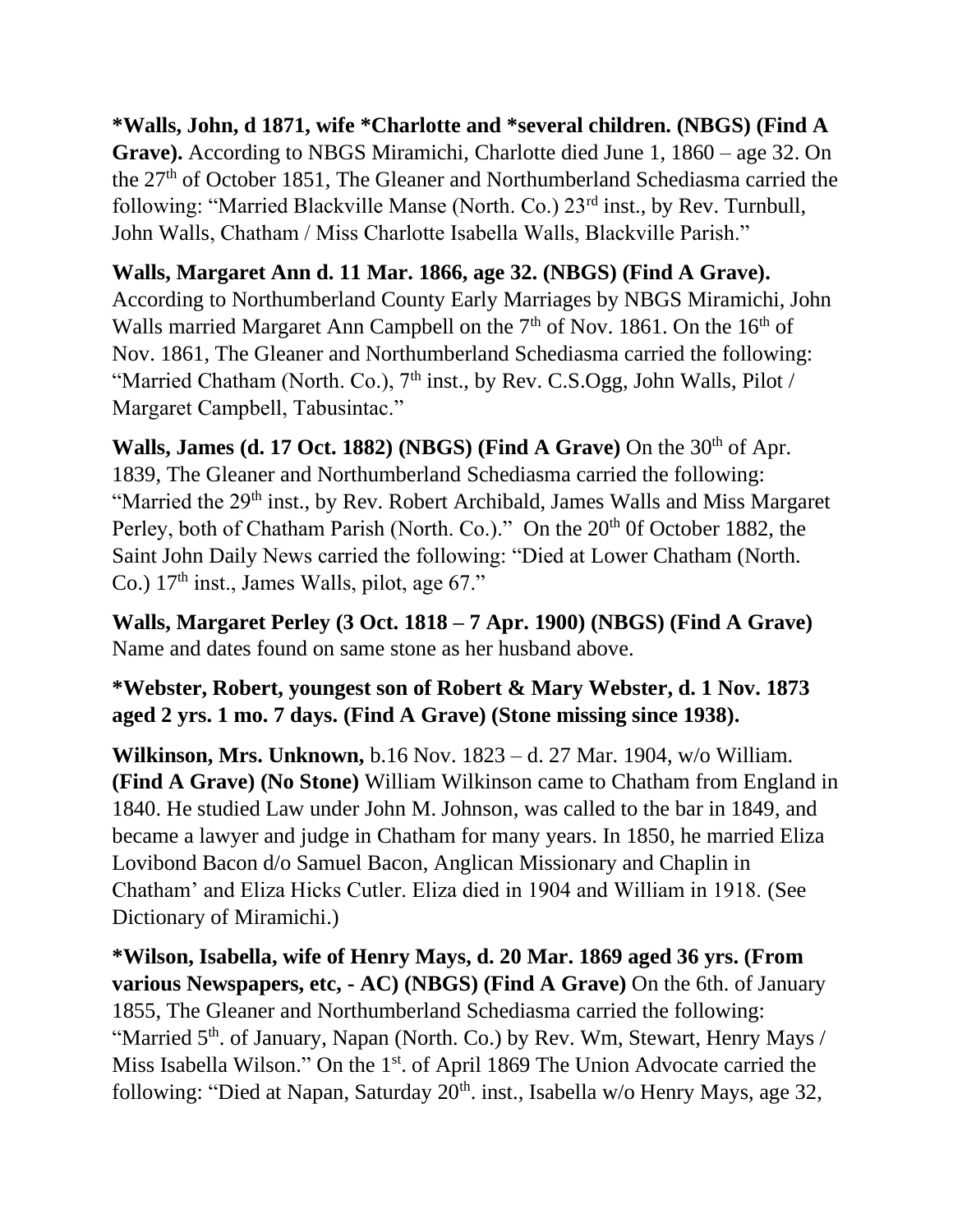left husband and five children." Isabella was the daughter of Mungo Wilson and Mary Irving.

**\*Wilson, Mungo, native of Dumfries, Scotland, d. Aug. 1866; also his\* wife, d.**  Feb. 1878. **(NBGS)** (Find A Grave) On the 11<sup>th</sup>. of August 1866, The Gleaner and Northumberland Schediasma carried the following: "Died at Napan (North. Co.) Mungo Wilson; age 84, native of Dumfriesshire, Scotland and emigrated to this country in 1821." According to First Families of New Brunswick, Mungo Wilson married first to a Miss Moffatt in Scotland and second to Mary Irving b. 13 Jan. 1798 in Scotland and d. 12 Feb. 1878 in Chatham. They came from Dumfries, Scotland to N.B. about 1820 and settled at Napan in Glenelg Parish, Northumberland County.

#### **Wilson, Mary Irving (13 Jan. 1798 – 12 Feb. 1878) (Find A Grave)**

# **\*Wilson, Thomas, (Illegible – not readable) (Find A Grave)**

**\* Woodberry, William Pitt, d. 1822 aged 23 yrs. (NBGS) (Find a Grave)** The inscription on the stone reads as follows: **"Let all who seek vain pleasures path Receive a solemn warning here Behold where WOODBURY lies & say Can youth contend if Death appear And ye who glory in your might Who proudly lift your heads on high Remember HAZEN"s mournful fate Be wise in time – prepare to die**

**But where's thy sting O Death' O Grave Thy Triumph? Christ has conquered thee! And all who** *obey, believe***, and** *love*  **Shall reign with him eternally.**

**\*Wyse, Henry, d. 13 May 1886 aged 80 yrs; also his wife \*Mary Walker, d. 23 May 1890 aged 88 yrs; their \*granddaughter aged 8 mos; also \*Christian, wife of \*John Wyse and Daughter of William & Isabella. (NBGS) (Find A Grave).** On the  $12<sup>th</sup>$  of May 1886, the Chatham World carried the following: "The citizens of Chathan (North. Co.) will regret to learn that Henry Wyse who was seized with paralysis on Wednesday morning last, has died from the effects. He was born in Grangemouth, Scotland and arrived here May  $12<sup>th</sup>$ . 1834 having resided here ever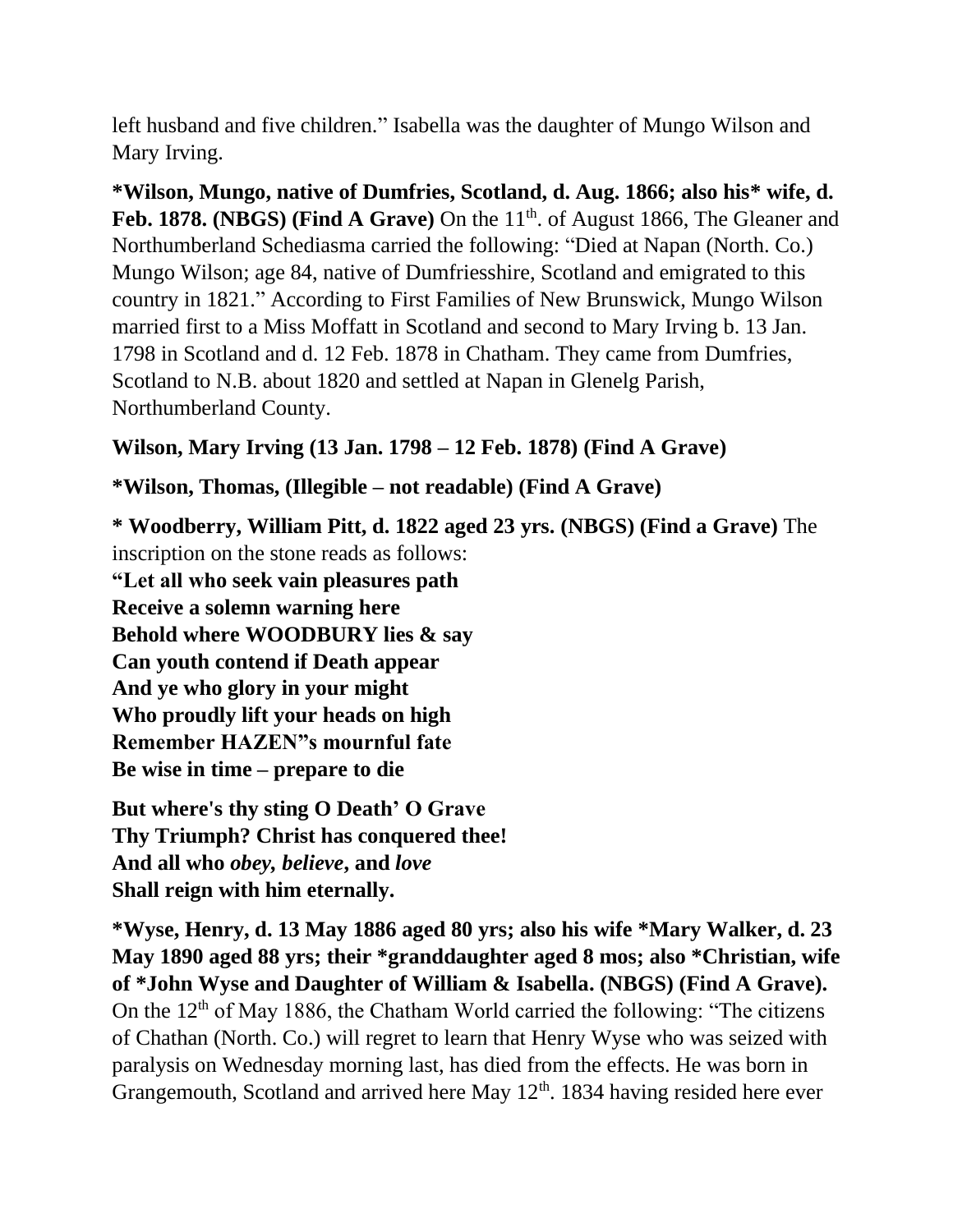since. He did business here up to ten years ago. His remains will be removed to St. Andrew's Cemetery for burial on Saturday afternoon." On the 24<sup>th</sup> of May 1890, the Chatham World carried the following: "Died Chatham (North. Co.) May 23, at her residence, Duke St., of paralysis, Mary Walker Wyse relict of Henry Wyse. Funeral from her residence for interment in St. Andrew's Church cemetery Monday at 2:30 P.M." According to First Families of N.B. Christian or Christina Kerr was born in Scotland in 1802 and died in Chatham in 1822. She was the daughter of William Kerr and Isabella Little. The headstone reads like she died in child birth and her **Infant daughter** died 2 mos. later.

**Wyse, Elizabeth Catherine (Marshall) w/o William Wyse. (Find A Grave) (No Stone).** On 20 Sep.1860, The Gleaner and Northumberland Schediasma carried the following: "Married Chatham (North. Co.)  $16<sup>th</sup>$  inst., by same, William Wyse and Elizabeth Catherine Marshall, second daughter of Alexander Marshall." On 25 Jun. 1864, The Gleaner and Northumberland Schediasma carried the following: "Died Chatham (North. Co.) 23 inst., Elizabeth C. w/o William Wyse and d/o Alexander Marshall. Her remains will be removed for interment in St. Andrews Church Yard Saturday 4 P.M."

**Wyse, Elizabeth (Rennie) w/o John Wyse. (Find A Grave) (No Stone)** On the 7<sup>th</sup> of April 1870, The Union Advocate carried the following: "Married Chatham (North. Co., Thursday 31<sup>st</sup> March, at the residence of Bride's father, by Rev. William Wilson, John Wyse and Lizzie eldest daughter of Robert Rennie, all of Chatham." On the 2<sup>nd</sup> of Apr. 1884 The Union Advocate carried the following: "Died Chatham (North. Co.)  $31<sup>st</sup>$  inst., Elizabeth Rennie Wyse w/o John Wyse. The remains will be removed from her residence for interment in St. Andrews Church Cemetery Wednesday 3 P.M."

**Yorston, Elizabeth (d. 19 Oct. 1853) (NBGS) (Find A Grave)** On the 22nd of October 1853, The Gleaner and Northumberland Schediasma carried the following: "Died Chatham (North. Co.) Thursday afternoon, Elizabeth Yorston d/o William Yorston. Age 8. (Correct age is 6yrs.& 16 days) Funeral Sunday at 3 o'clock." (See 1851 Census of Chatham).

**Yorston, William (d. 14 Sep. 1850) (NBGS) (Find A Grave)** On the 16 of September 1850, The Gleaner and Northumberland Schediasma carried the following: "Died Chatham (North. Co.) Saturday, William s/o William Yorston, age one year." According to Northumberland Co. Early Marriages (NBGS Miramichi) William Yorston and Isabella Henderson were married the 31<sup>st</sup> of